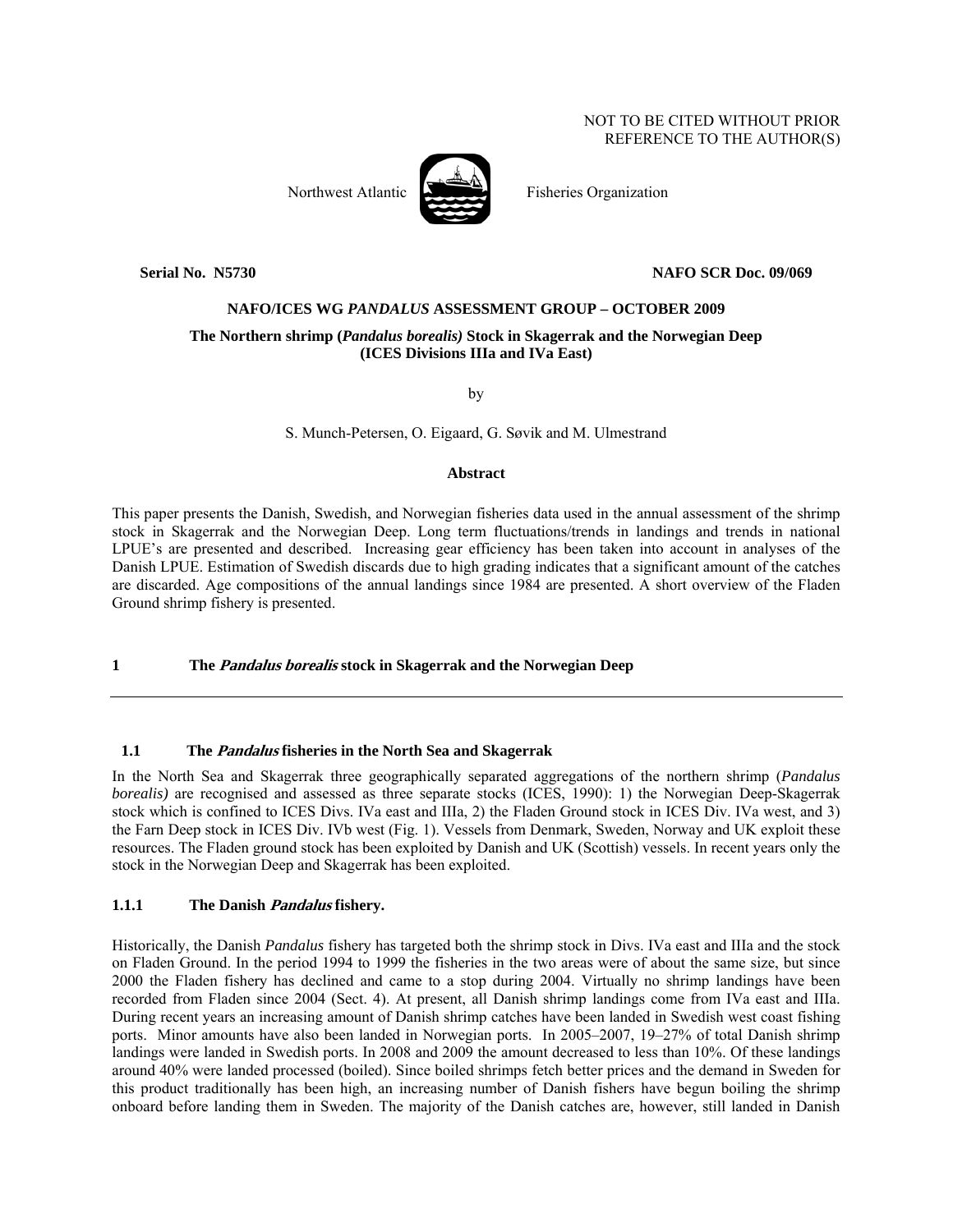fishing ports unprocessed. Most of these shrimp are landed directly to a few large factories processing almost all sizes of shrimp.

New analyses for the period 1987 to 2008 of the Danish log book data on catch and corresponding effort, vessel size from the vessel register, and economical data of landings on single trip basis have been made. Results show that the number of vessels participating in the *Pandalus* fishery has decreased from 191 vessels in 1987 to only 11 vessels in 2008. Fig. 2 shows the development from 187 to 2007. It is the smaller vessels which have left the *Pandalus* fishery, and the average vessel size has increased from 20 to 26 m in the period and average horse power from 415 to 670 (Fig. 2).

#### Gear development in the Danish shrimp fishery and its influence on effort.

The technological improvements of the fishing fleet and its implication for the effective effort has been described in SCR Doc. 08/75. The effective effort by vessels has increased considerably. Following this development the nominal LPUE is standardised accordingly. The difference between standardised LPUE and the logbook recorded LPUE for the period 1987-2008 is shown in Fig. 7.

### **1.1.2 The Norwegian Pandalus fishery (SCR Doc. 09/68)**

# **1.1.3 The Swedish Pandalus fishery**

In 2008, a total of about 80 trawlers reported landings of *Pandalus* in the Swedish log books. Of these, 46 landed more than 10 t *Pandalus* and can be considered specialised in this fishery.

The size of the vessels ranges between 11-35 m with an average of 21 m. GRT varies from 18 to 380, with an average of 113 GRT. The average engine effect is around 403 kW (92-736 kW). The larger trawlers are normally fishing in the eastern and central part of Skagerrak. The smaller trawlers are mostly fishing in the Swedish coastal zone inside a 'trawling border' where special regulations apply for the use of trawls: Trawling is in these areas restricted to waters deeper than 60 m and there are special limits in the length of ground rope and in the size of the trawl and trawl doors. Furthermore, the trawls to be used inside this border must be equipped with a species selective Nordmøre grid of 19 mm bar space and an unblocked fish opening in the trawl roof. This has resulted in very clean landings from these trawls (99% *Pandalus*). The Nordmøre grid may also be used outside the trawling border as an alternative to the EU legislated 70 mm square mesh panel in shrimp trawls. There is a suggestion that grid should be legislated in EU council regulation in all shrimp fisheries in Skagerrak and the North Sea from 2010.

This particular *Pandalus* trawl with grid can be distinguished from other shrimp trawls in the log books back to 1997. The effort of this gear has shown an increasing trend and, in 2008, constituted 33% (19 khrs) of total Swedish *Pandalus* effort (58 khrs).

The Swedish specialized shrimp fleet ( $\geq 10$  t/yr) has consisted of around 40-50 vessels for a long time according to log books and there has not been any major change in trawl size or trawl design according to the Swedish net manufacturer. In Sweden the use of twin trawls in the *Pandalus* fishery is not yet common. During the last three years the number of twin trawlers has increased from 5 to 7. These vessels have around 70% higher catch rate compared with vessels using single trawls (Fig. 3). In 2008, the seven shrimp trawlers using twin trawls caught 14% of the Swedish *Pandalus* landings. Swedish *Pandalus* landings (1990-2008) by trawl gear are given in Fig. 4.

There are two different Swedish markets for *Pandalus*, resulting in two different kinds of landings: a) higher value, larger sized shrimp sorted by a 10.5 mm sieve and boiled onboard before landed, and b) lower value, smaller sized shrimp, sorted by 8.5 mm sieve, landed fresh and sold to the industry for further processing. Since the shrimp lose weight when boiled, boiled landings must be raised by a factor of 1.13 to obtain fresh weight for the landings statistics (Sect. 1.2.1). Landings in 2008 consisted of app. 40% boiled shrimp.

The TACs are limiting the Swedish *Pandalus* fishery and in order to distribute landings over the year the fishers have voluntarily introduced rations per fisher per week. This has resulted in high-grading of the catch, i.e. discarding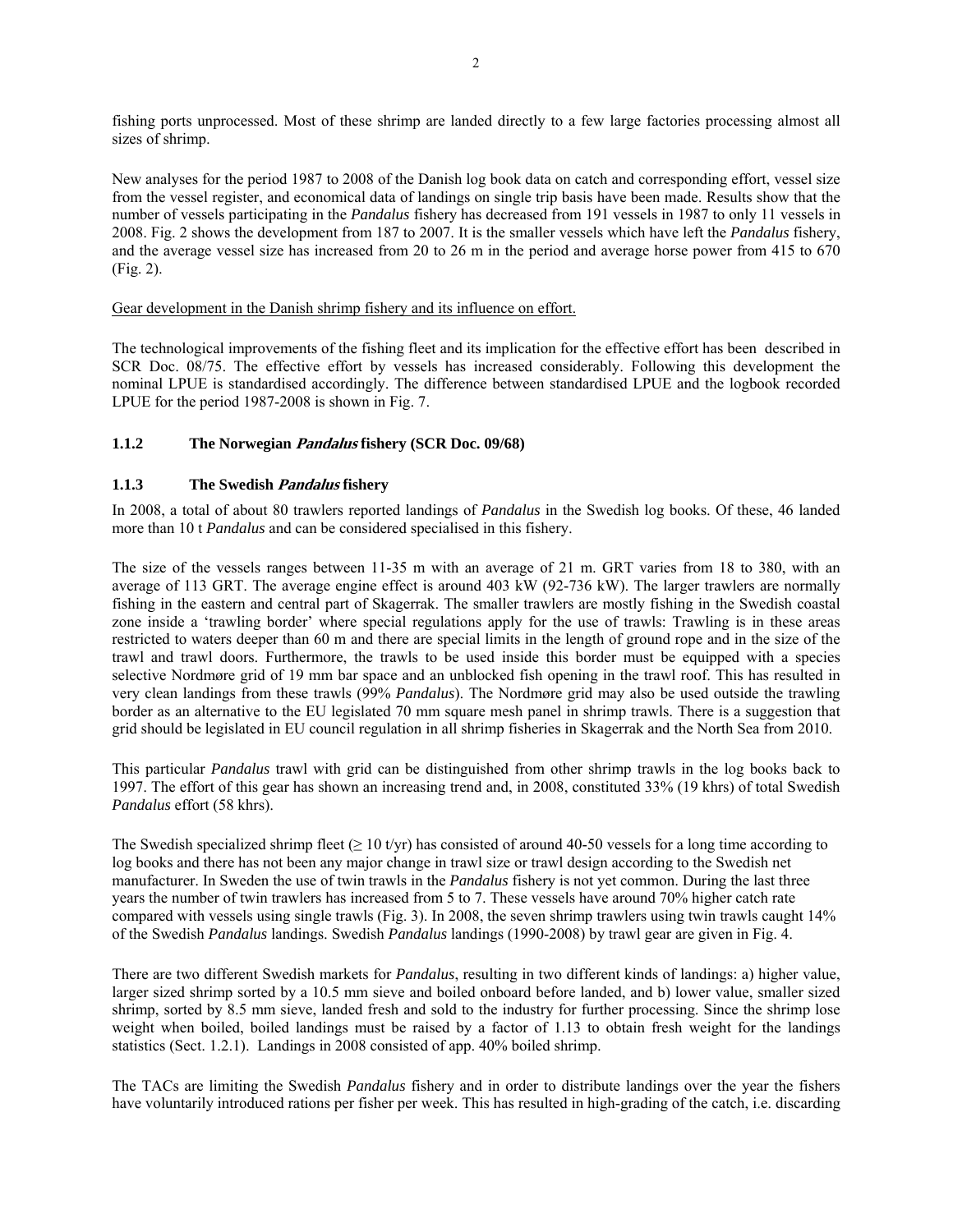less valuable smaller *Pandalus* to increase the proportion of the more valuable boiled shrimp in the individual landings ration. The discard due to high grading of small *Pandalus* was in 2008 estimated to around 2000 t based on comparison of the length distributions in the Swedish and Danish landings. According to the Swedish fishers, this estimation is unrealistic and it is probably an overestimation as the Swedish fishery tries to avoid areas with known smaller shrimp size compositions, which is not the case in the Danish fishery where the quota is not restricting the landings. There is also an increasing number of Swedish vessels voluntarily using 45 mm mesh size (instead of the legislated minimum of 35 mm) to avoid catching small shrimp.

# **1.2 Landings, catch and effort data (IVa East and IIIa)**

## **1.2.1 Landings**

Landings, as officially reported to ICES, are shown in Table 1 by area (Division IIIa and Sub-area IV). In Skagerrak the landings for 2008 remained at approximately the same level as in 2006 and 2007, which is the highest level since 1998. Landings from Sweden increased slightly, while Danish and Norwegian landings decreased slightly. In Subarea IV, however, landings have continued to decrease, and the 2008 landings are the lowest in more than 30 years. Since 2004 there have been virtually no landings from the Fladen Ground. Table 2 presents the landings and estimated catch for the assessment unit 'Skagerrak and the Norwegian Deep' (ICES Div. IIIa and Div. IVa East). Total landings in 2008 were around 13000 t, 500 tons less than in 2007.

Landings from Norway and Sweden (and to a lesser extent from Denmark, see Sect. 1.1.1) consist of a fraction of larger shrimp that are boiled on board and a remaining portion of smaller shrimp landed fresh. Official landings and log book data from Norway and Sweden give landed weight as a mixture of raw and boiled shrimp, but these can be separated in Swedish and Norwegian sale slip data. The Swedish and Norwegian landings figures (Table 2) have been corrected with the conversion factor of 1.13 to obtain fresh weight for the years where sufficient information is available. The amount added to the Swedish landings (all years) has ranged between 100 and 200 t, while the amount added to the Norwegian landings for the last nine years has ranged between 320 and 550 t. The Danish landings figures have not yet been corrected corresponding to boiled shrimps landed in Swedish ports.

# **1.2.2 Discards**

Discard of shrimp may take place in two ways: 1) as discard of small (<15 mm CL), not marketable shrimp since the processing plants do not accept them, and 2) as a result of high-grading, i.e. discard of medium sized, less valuable shrimp to improve the economic return of quotas.

In Sweden, quota restrictions and the substantial price difference between large, boiled shrimp and medium sized fresh ones together with a voluntary system of weekly rations (different for medium and large shrimp) have resulted in high grading at sea by discarding the medium sized ones (only 14% of kg price for boiled shrimp).

The amount of discards in this category in the Swedish fisheries was estimated to around 2000 t in 2008 based on comparison of length distributions of Swedish and Danish landings (Figs. 5a and b). However, as described above this figure is likely an overestimation. The annual Danish length distribution is scaled to fit the yearly Swedish length distribution (Fig. 5a) for the larger *Pandalus* sizes based on the assumption that there is no discarding of the most valuable larger size groups (right hand side of the curve, ≥21 mm CL), and that the Swedish and Danish fisheries are conducted on the same *Pandalus* grounds. The higher numbers in the Danish smaller size groups, compared to the Swedish numbers, are then multiplied with the mean weight of each size group, and the sum is considered as the weight of the Swedish discarding due to high grading (Fig. 5b). Estimations based on such Swedish high grading are shown for the last eight years in Table 2.

In 2007 sampling of Norwegian sorted landings were initiated. The length frequency distribution from these samples was compared with the length frequency distribution from the Danish samples in the same manner as described above for the Swedish and Danish distributions. The estimated discard from the Norwegian fishery in Skagerrak in 2008 is 1408 t (Fig. 6a and b). Most of the shrimp with  $CL \le 15$ mm are discarded.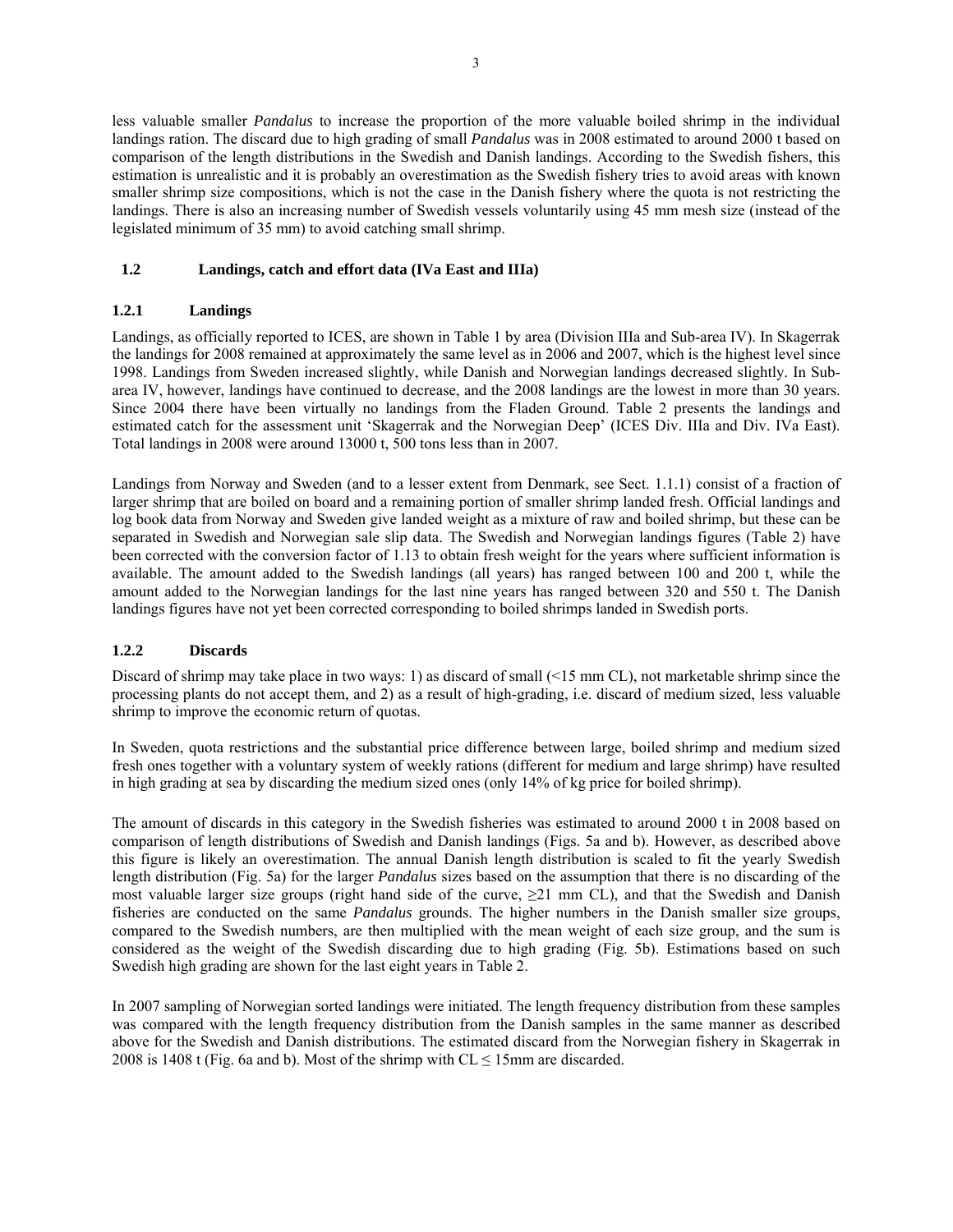A Swedish at-sea discard sampling project has been carried out for a few *Pandalus* trips during 2004 and 2005 and shows even higher estimates of total discards ( $> 2500$  t) but these are considered to be based on too few samples to be included in assessments.

The difference between the Swedish trend in LPUE in recent years compared to the Danish and Norwegian trends (Fig. 7) might be explained by the Swedish high grading, which does not occur in the Danish and Norwegian fisheries to the same extent.

# **1.2.3 Effort and LPUE**

Annual national figures for effort and landings per unit of effort (LPUE) based on logbook records are shown in Table 3 and Fig. 7. Notice that the figures for un-standardised (Danish, Norwegian and Swedish) as well as the standardised LPUEs (Danish and Norwegian) show the same trend since 2005: Increasing LPUEs up to 2007, followed by a decrease in 2008 (except for the Norwegian un-standardised LPUE) and 2009. The standardisation of the Danish effort data has taken development both in vessel size and gear into account (SCR Doc. 08/75). From Fig. 7 it is seen that the Swedish un-standardised LPUEs are similar to the Danish standardised. This is explained by the fact that there have been no significant changes in the Swedish shrimp fleet for many years and the vessels are still mainly using single trawls. The quantitative information in log books on the development of the Norwegian trawl gear in Divs. IIIa and IVa east is incomplete. In order to include gear type (single and twin trawl) as a variable in the standardisation of the Norwegian LPUE, the incorrect recordings of gear type in the log books were corrected based on interviews with ship owners (SCR Doc. 09/58). The Norwegian LPUE indices have thus been standardised according to area, month, gear, and vessel for the years 2000-2009. Further information on the Norwegian logbook data is given in SCR Doc. 09/68.

In order to obtain the same effort unit for all three countries, i.e. 'fishing hours', the Danish unit 'fishing days' was converted to 'hours' on basis of functional regressions between Danish-Norwegian and Danish-Swedish LPUE. These two regression coefficients were averaged to get Danish kg/hr as well as the total Danish effort in hours (unit=1000 hours, Table 3). Since the Swedish effort data are not standardised they have not been included in the time series of standardised total international effort and standardised LPUE (Kg/hr) shown in Fig. 8.

### **1.3 Biological sampling of landings**

### **1.3.1 Sampling frequency and intensity**

Information on the size and subsequently age distribution of the landings are obtained by sampling the landings. The biological samples also provide information on sex distribution and maturity.

National sampling effort is presented in Table 4. The overall sampling level in 2008 was around 12 kg per 1000 t landed or 2200 specimens. Notice, that in 2008, according to mutual agreement between Denmark and Sweden, samples from Danish shrimp landings in Sweden have been included in the Swedish samples.

### **1.3.2 Landings in numbers at age**

The length data have been pooled by quarter, and the national quarterly length distributions have then been partitioned into age compositions by the Bhattacharya and Norm Sep methodology (software: FISAT). Due to lack of Norwegian length data for 2003 and 2004, the Norwegian total landings for those years were age distributed according to the combined Danish and Swedish age data.

Table 5 gives the "catch-at-age" data on an annual basis. Catches are dominated by shrimp of ages 1 and 2. Separation of age group 3 from older groups is often uncertain due to lack of distinct modes in the length distributions. For this *Pandalus* stock the number of distinguishable size groups rarely exceeds 4, and the WG doubts the reliability of separation of the age groups older than age 3.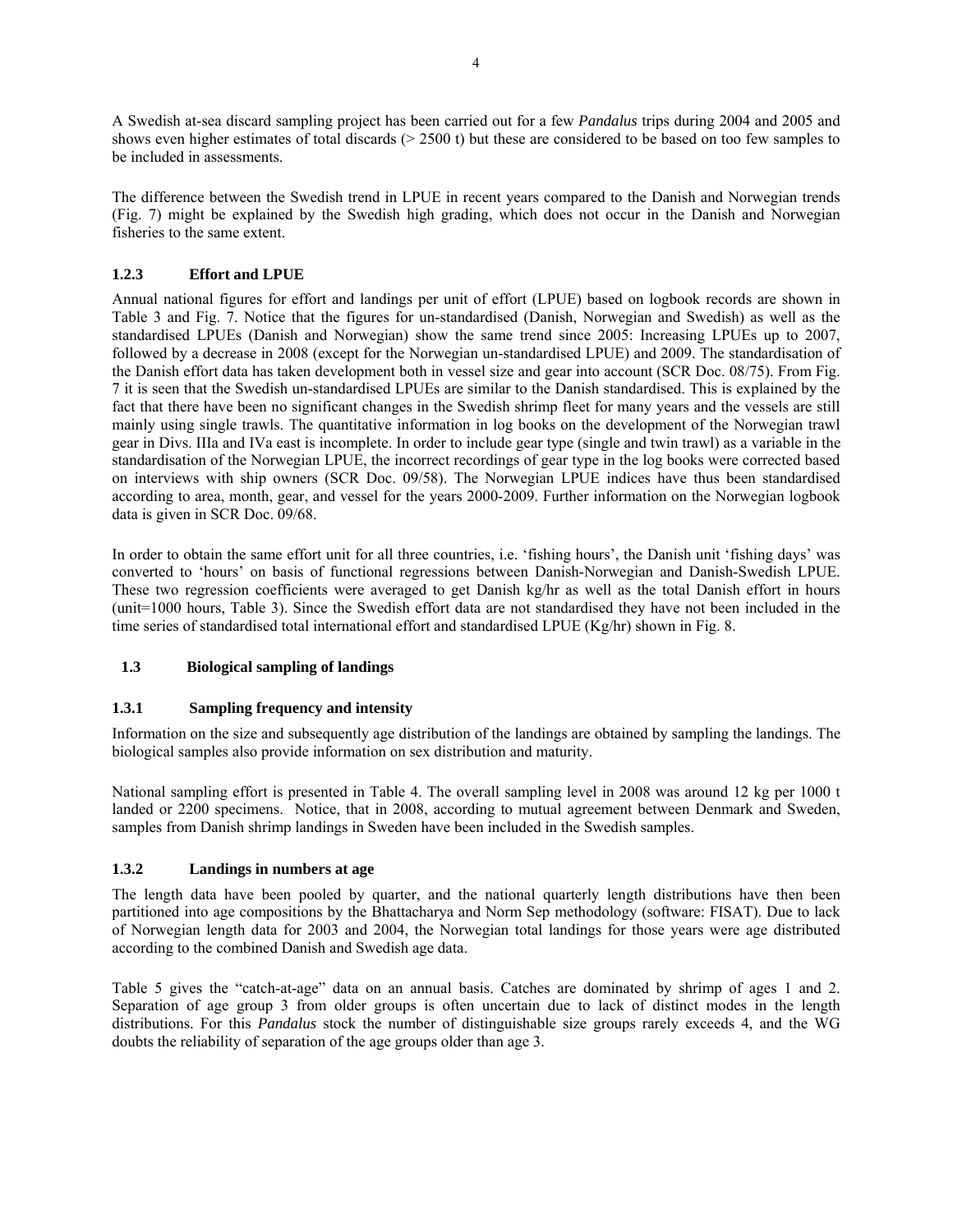### **1.3.3 Mean weights at age**

Weights-at-age for the Danish and Swedish catches were derived from the length samples of the catches, where the weights of the measured shrimp in each sample are recorded by length group. The corresponding Norwegian weights-at-age figures for 2006 are based on the quarterly Swedish length samples. The mean weights-at-age in the catch are given in Table 6. In some years there were no recorded 0-group shrimp in the catches, then averages for the other years were used.

#### **1.4 Trawl survey data (SCR Doc. 09/58)**

#### **1.5 Assessment of the Pandalus stock in Divisons IIIa and IVa East.**

### **1.5.1 State of Stock in 2007 and 2008**

This year's assessment of the current state of stock is based on evaluation of Danish and Norwegian standardised LPUE from the fishery 1987-2008 and survey indices from 2006-2009 and can be found in the 2009 NIPAG report.

#### **1.5.2 Biological Reference Points**

The view of NIPAG is that the data on the stock-recruitment relationship from previous assessments, did not support establishment of a SSB reference value for this *Pandalus* stock based on this relationship (ICES, 2003). In 1998 ICES (ACFM, 1998) pointed out that there was not basis for establishment of a *Blim* on basis of the available S-R data. Considering the major impact from predation, such a poor relationship is likely.

According to previous assessments (1985-2002), predation accounts for at least twice as much removal from the *Pandalus* stock compared to fishery removals. Such dynamics also render it problematic to establish a reference value for F (or Y/B), at least if the relative magnitudes of *F* and *M* (predation) are independent of stock size.

Following the current NAFO definition (SCS Doc. 04/12), 30% *Bmsy* could be used as a limit reference point (*Blim*).

### **2 Genetic investigations of northern shrimp**

The working group has recommended genetic investigations to determine if the Norwegian Deep/Skagerrak stock and the Fladen Ground stock comprise one common or two separate stocks.

In 2008 a pilot study was carried out based on one sample from the Norwegian Deep, two samples from fjords on the Swedish west coast, and one sample from the Barents Sea (Bear Island). In 2009 two additional samples have been analyzed, one from the northeast Barents Sea and one from northeast Skagerrak. Seven microsatellite DNA loci were analyzed. During the quality control of the data, two of these seven markers were discarded due to abnormal behavior. Thus, five markers were included in the statistical analysis of the data.

There is a substantial genetic difference between the Barents Sea samples and the samples from the North Sea and Skagerrak (Fig. 9). In addition to the north-south component, there seems to be a less pronounced east-west component.

A 3-year project aiming at studying the genetic population structure in all of the North Atlantic with a special emphasis on the North Sea and Skagerrak is now financed by the Norwegian Research Council.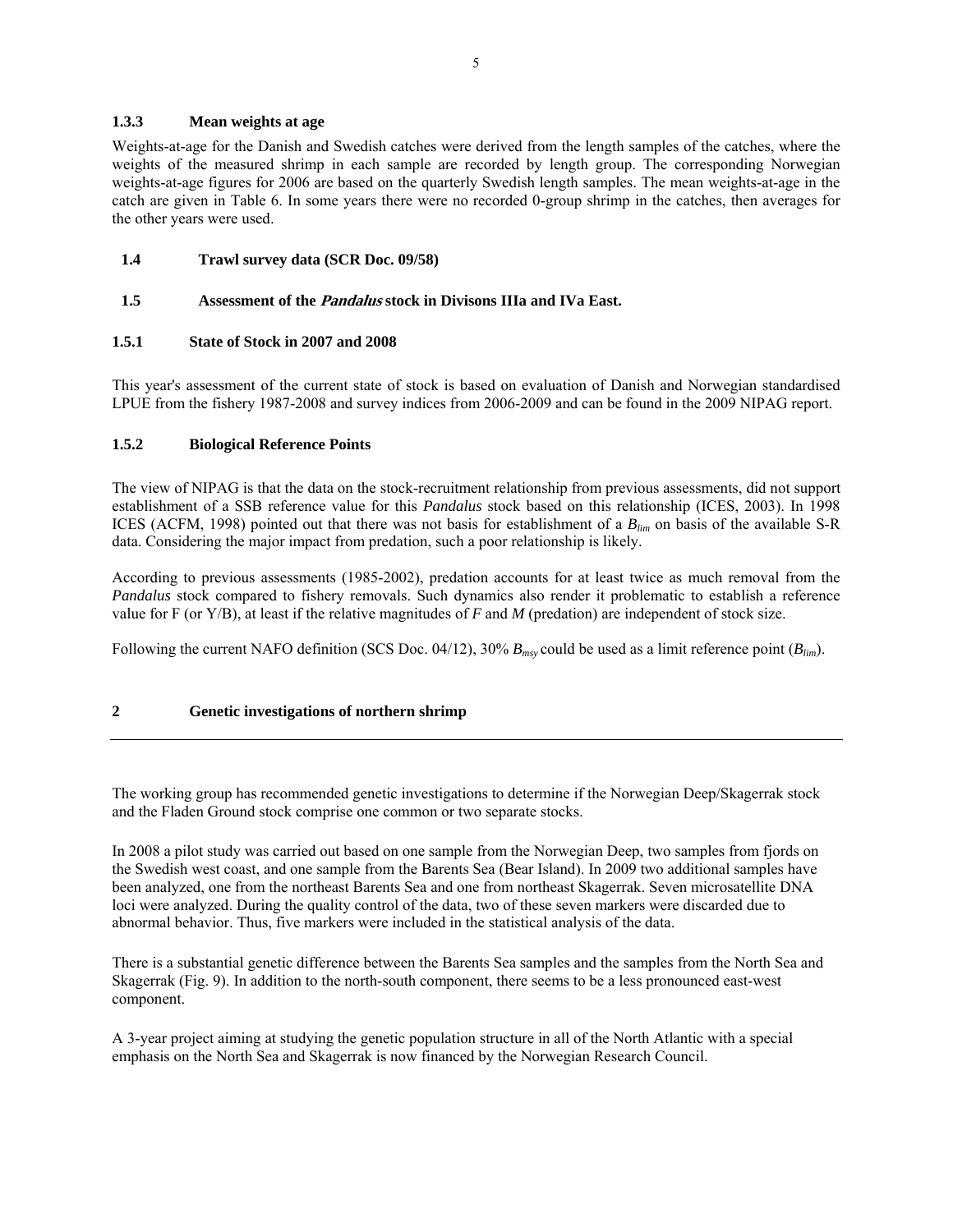#### **3 By-catch in the Pandalus fisheries in Subarea IV and Division IIIa**

In recent years there has been increasing focus on (mixed) fisheries with by-catches of species subject to recovery plans or under special surveillance. The fisheries for *Pandalus* in the North Sea area cannot be classified as mixed fisheries as for instance some of the fisheries for *Nephrops*. The current by-catch regulations in force for the gears used in the fisheries for *Pandalus* restrict the amounts of by-catch. Nevertheless several valuable fish species, e.g. cod, witch flounder and anglerfish, are landed as by-catch. WGPAND has since the 1980s regularly compiled and presented relevant information on by-catch in the WG reports.

Tables 7 A - F give for the three most recent years the available Danish, Norwegian and Swedish data on by-catch of the main species in the *Pandalus* fisheries landed for human consumption (h.c.) In some years significant quantities of Norway pout and Blue whiting have also been recorded. For Denmark and Sweden the data are from log book records, and are only recorded landings, i.e. not the discarded by-catch. Both the Danish and Swedish log book records cover nearly all the recorded *Pandalus* landings. The Norwegian data come from the landings statistics.

Tables 7 A - F also give cod percentage of *Pandalus* landings. It is believed that this is a better estimator than % of total catch, since log-book recordings probably not always are consistent in recordings of e.g. norway pout and/or blue whiting. Notice that for Skagerrak the percentages of landed total h.c. by-catch are similar for all 3 countries (excluding trawls with selective grids). Rough estimates give magnitudes of around 500 t of cod landed annually from the *Pandalus* fisheries in this area. Notice that trawls equipped with a selective grid, judging from the logbook records of landings from this gear type, seem to be very efficient in reducing by-catch (Table 7 C).

# **4 A short note on the Pandalus Stocks on Fladen Ground (Division IVa) and Farn Deep (Division**

**IVb)** 

### **4.1 The development in the fishery for Pandalus on Fladen Ground.**

A short description of the fishery is given, as a shrimp fishery may be conducted in this area in the future. Table 8 and Fig. 10 show the shrimp landings from Fladen Ground since 1972. Since 1991 total landings have fluctuated between none in 2006-2008 to nearly 6000 t. The Danish fleet has accounted for the majority of landings while the Scottish fleet stands for a minor part. The fishery has taken place mainly during the first half of the year, with the highest activity in the second quarter. Table 9 shows the effort and LPUE.

Since 1999 total Fladen landings have declined continuously, and since 2004 the Fladen Ground fishery has been practically non-existing with total recorded landings of less than 25 t. Interview information from the fishing industry obtained in 2004 gives the explanation that this decline is caused by low shrimp abundance, low prices on small shrimp characteristic for the Fladen Ground, and high fuel prices. This stock has not been surveyed for several years, and the decline in this fishery could also reflect a decline in the stock.

#### **4.2 The** *Pandalus* **Stock in the Farn Deep (Division IVb)**

The WG has not provided advice on this small stock because no catches have been recorded since 1998. Since 1991, only UK vessels have fished *Pandalus* in the Farn Deeps. Total landings fell from 500 t in 1988 to none in 1993. In 1995 and 1996 again about 100 t were reported. In the past 10 years the *Pandalus* fishery in Farn Deeps has been negligible.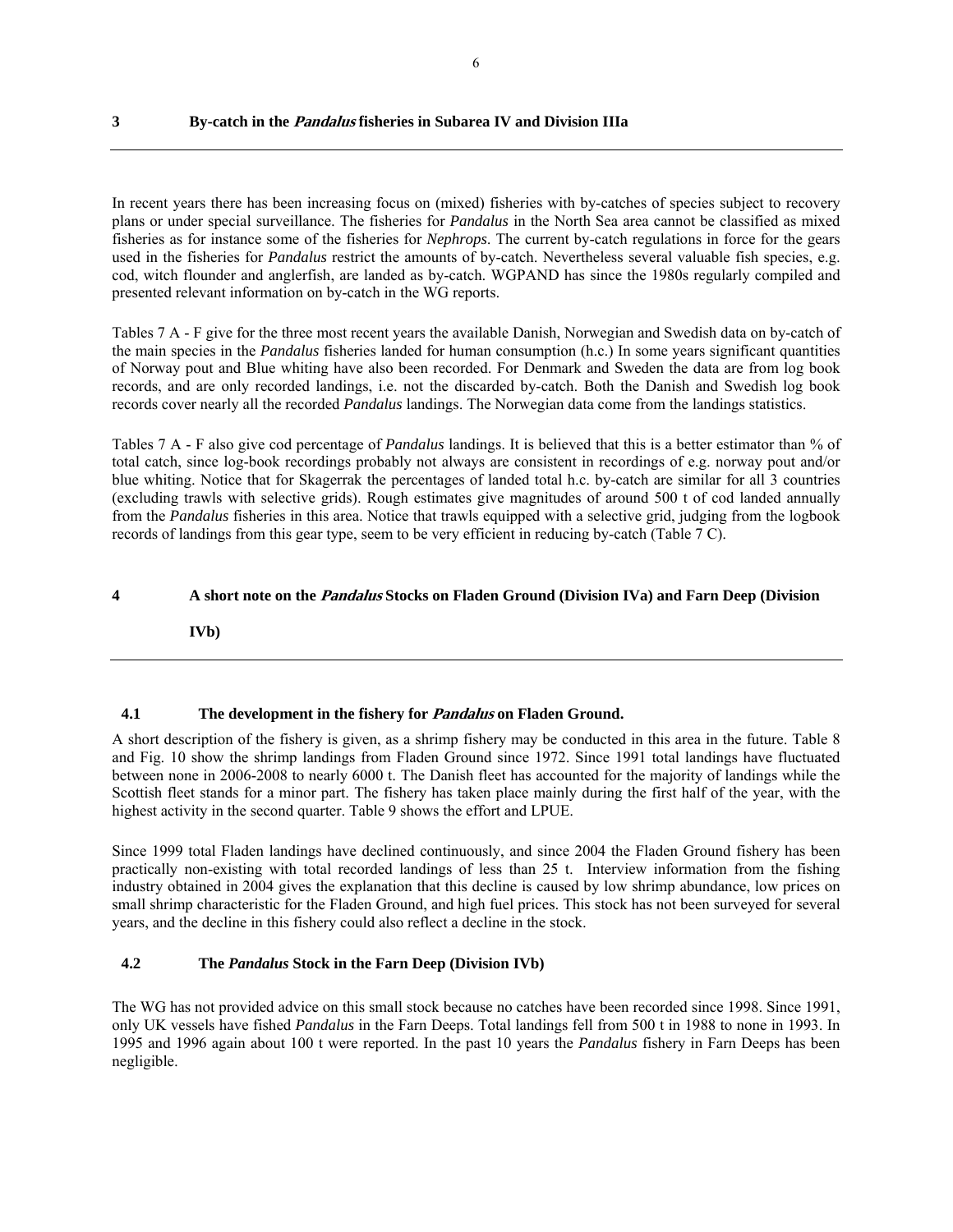#### **References**

Bhattacharya, C.G. 1967. A simple method of resolution of a distribution into Gaussian components.

Eigaard, O. R. & Munch-Petersen, S. 2008. LPUE standardisation of The Danish *Pandalus* fishery in Skagerrak and the Norwegian Deep. NAFO SCR Doc. 08/075.

ICES 1990. Report of the Working Group on the Assessment of *Pandalus* stocks. ICES CM 1990/Assess:9.

ICES 1999. Report of the Pandalus assessment working group, 1-4 September 1998. ICES CM 1999/ACFM:5. 33 pp.

ICES 2000. Report of the Pandalus assessment working group, 23-26 August 1999. ICES CM 2000/ACFM:2. 30 pp.

Munch-Petersen, S., Eigaard, O., Søvik, G. and Ulmestrand, M. 2008. The Pandalus Stock in Skagerrak and the Norwegian Deep (Divisions IIIa and IVa East). – NAFO SCR Doc. 08/076.

Søvik, G. and Hvingel, C. 2006. The Norwegian Fishery for Northern Shrimp (Pandalus borealis) in the North Sea and Skagerrak (ICES Divisions IVa east and IIIa), 1970-2005. - NAFO SCR Doc. 06/62, 12 pp.

Søvik, G. and Thangstad, T. 2007. The Norwegian Fishery for Northern Shrimp (Pandalus borealis) in the North Sea and Skagerrak (ICES Divisions IVa east and IIIa), 1970-2007. - NAFO SCR Doc. 07/82, 21 pp.

Søvik, G. and Thangstad, T. 2009. Results of the Norwegian Bottom Trawl Survey for Northern Shrimp (Pandalus borealis) in Skagerrak and the Norwegian Deep (ICES Divisions IIIa and IVa east) in 2009. – NAFO SCR Doc. 08/58, 17 pp.

Thangstad, T. and Søvik, G. 2008. The Norwegian Fishery for Northern Shrimp (Pandalus borealis) in the North Sea and Skagerrak (ICES Divisions IVa east and IIIa), 1970-2008. - NAFO SCR Doc. 08/73, 26 pp.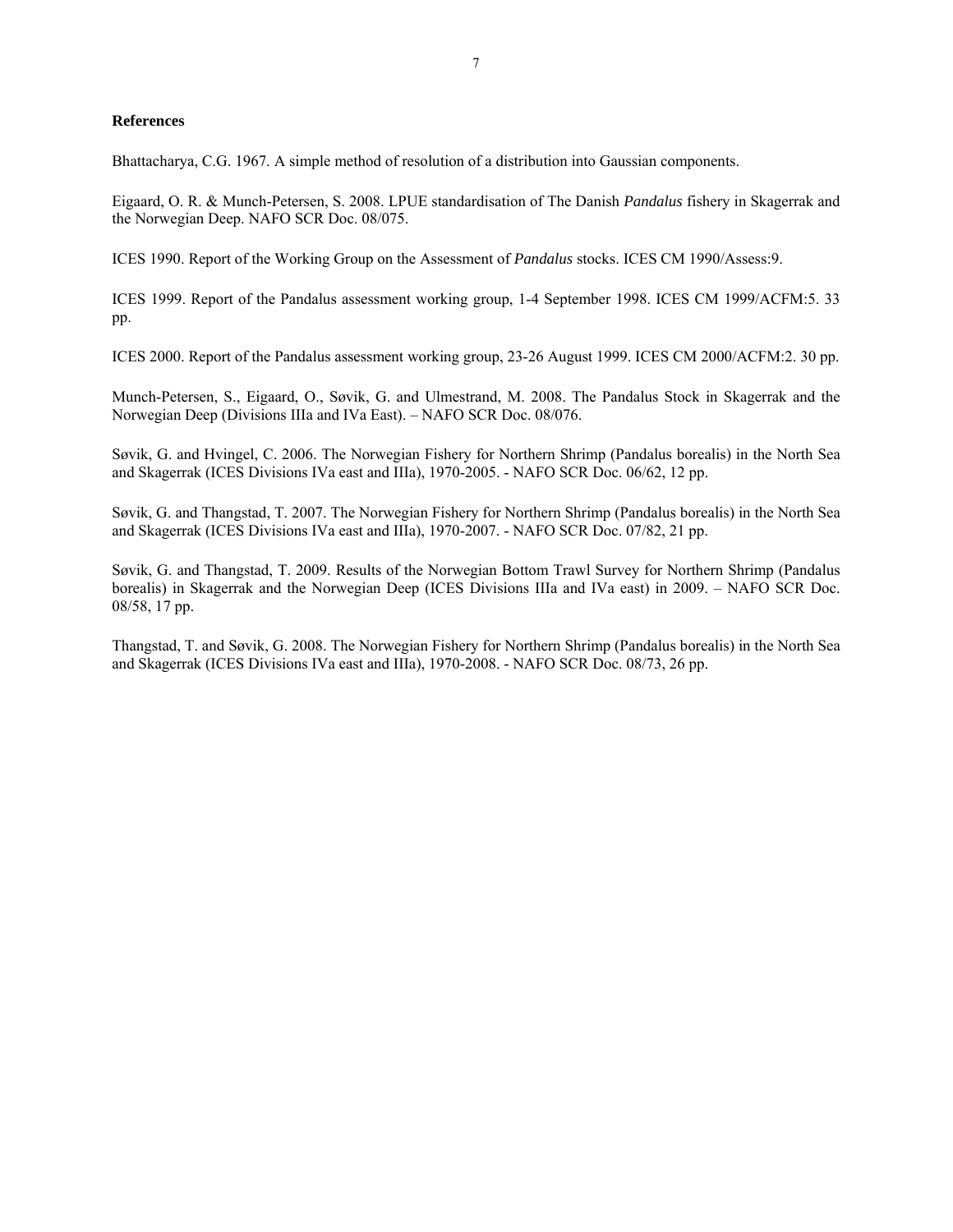

**Fig.1. The distribution of the** *Pandalus* **stocks in the North Sea area as defined by the ICES squares.**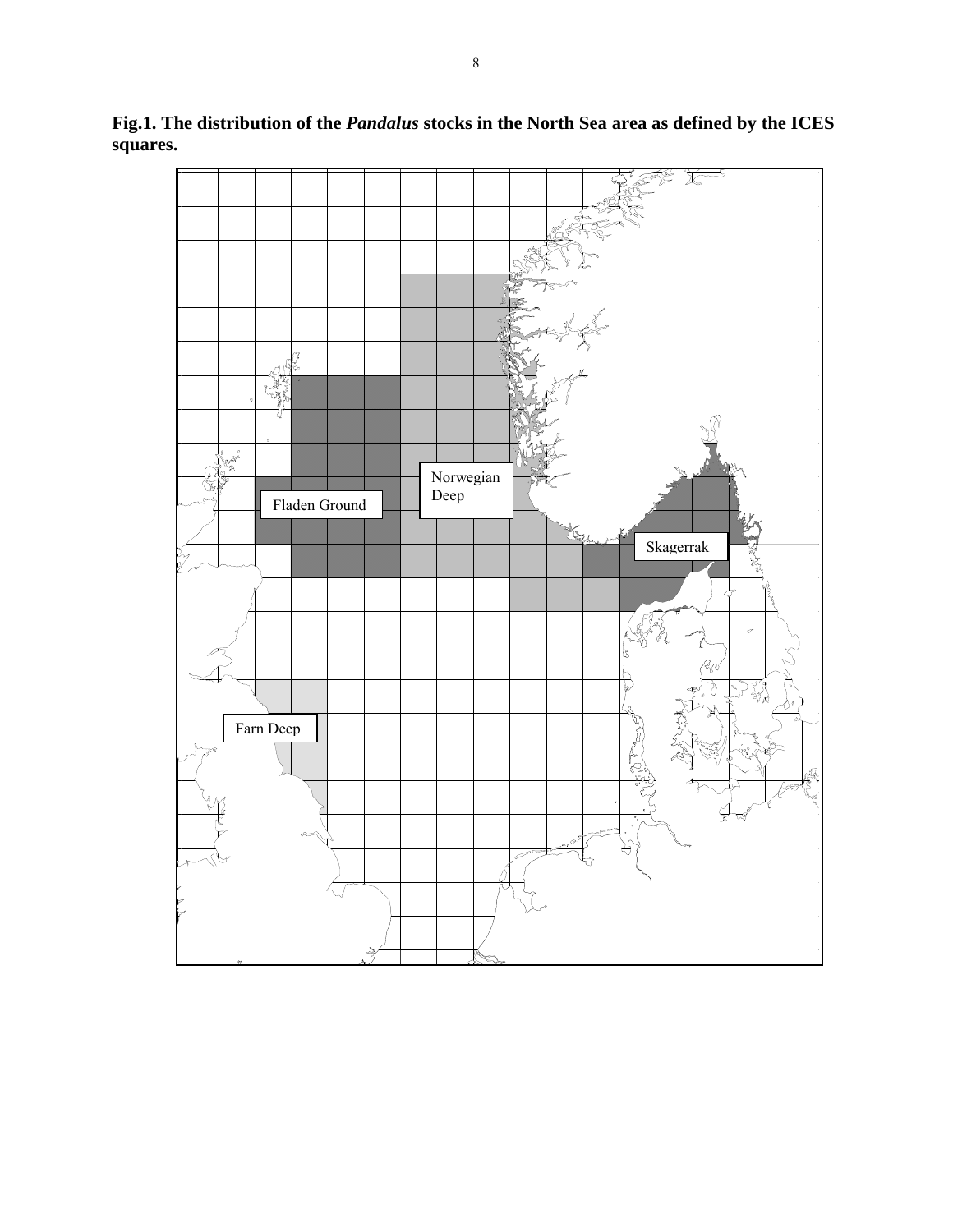

Fig. 2. Trend in numbers (left) and engine power (right) by size groups of Danish *Pandalus* trawlers from 1987 to 2007.



Fig. 3. LPUE for Swedish single and twin trawlers during 2006 - 2008.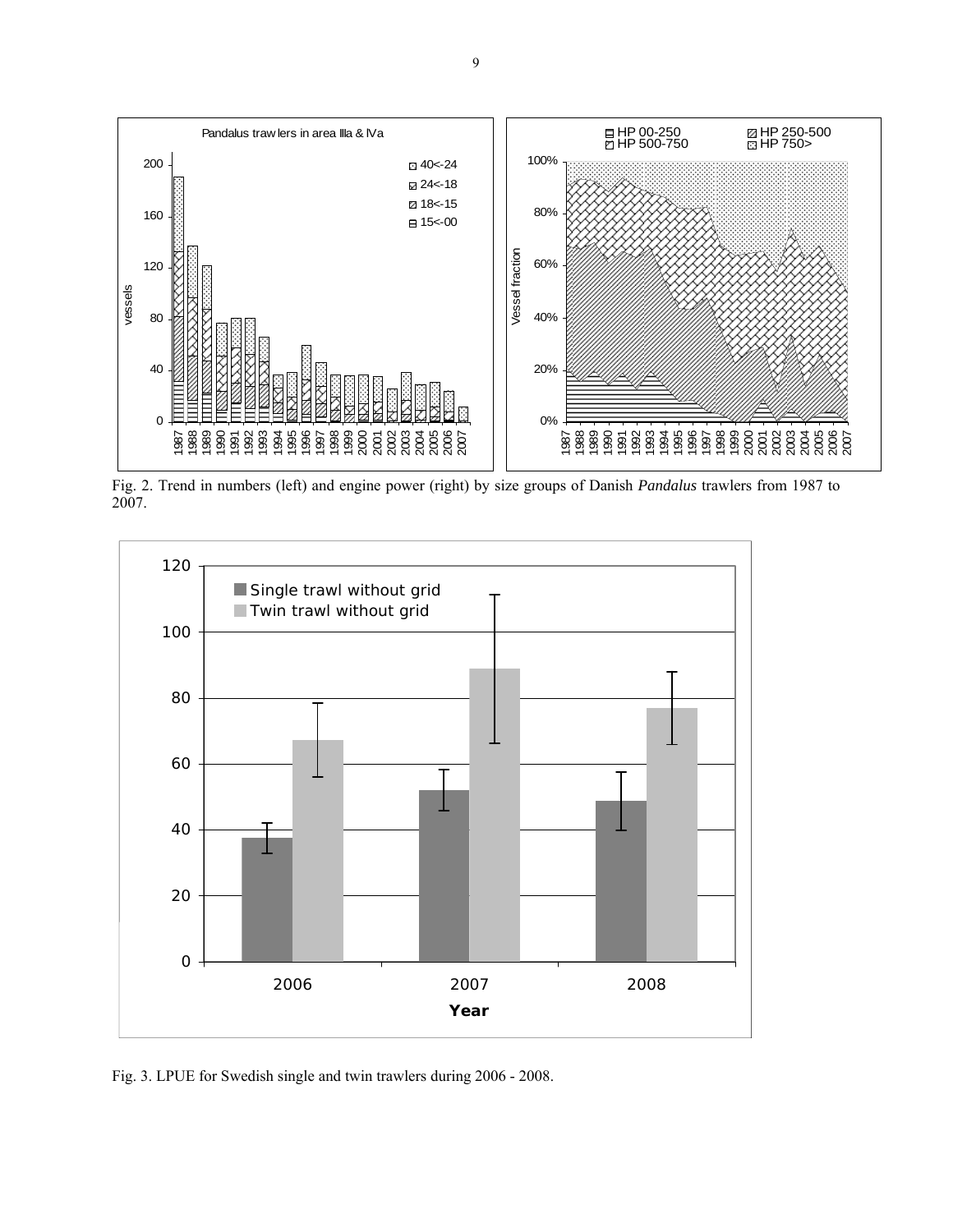

Fig. 4. Swedish *Pandalus* logbook landings per trawl type 1990-2008.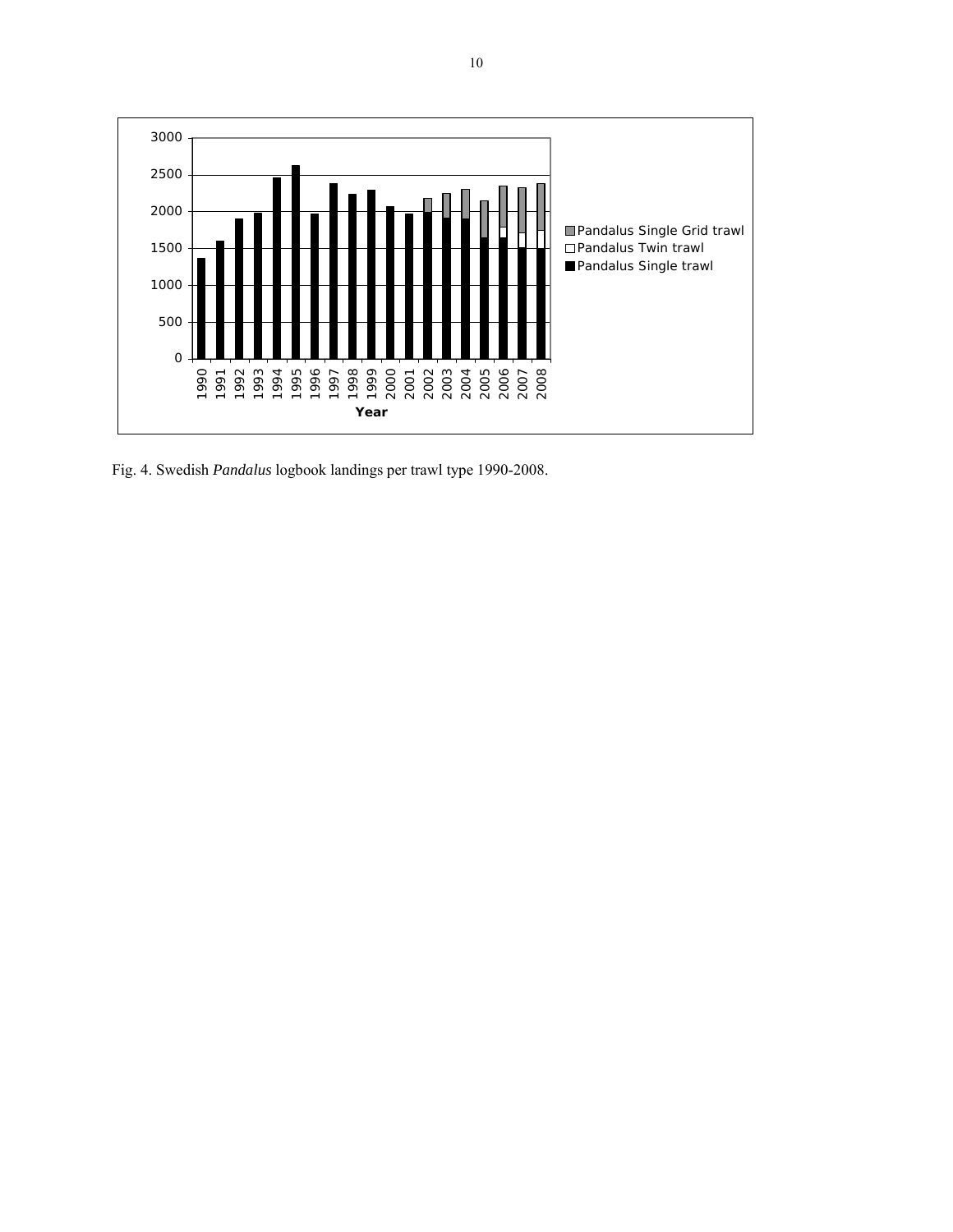

Fig. 5a. Swedish length frequency distribution for 2008 and corresponding Danish length frequency distribution (dotted line) adjusted to Swedish  $CL \ge 21$  mm.



Fig. 5b. Size distribution of Swedish landings, separated into boiled and raw shrimps, and estimated discards due to high-grading.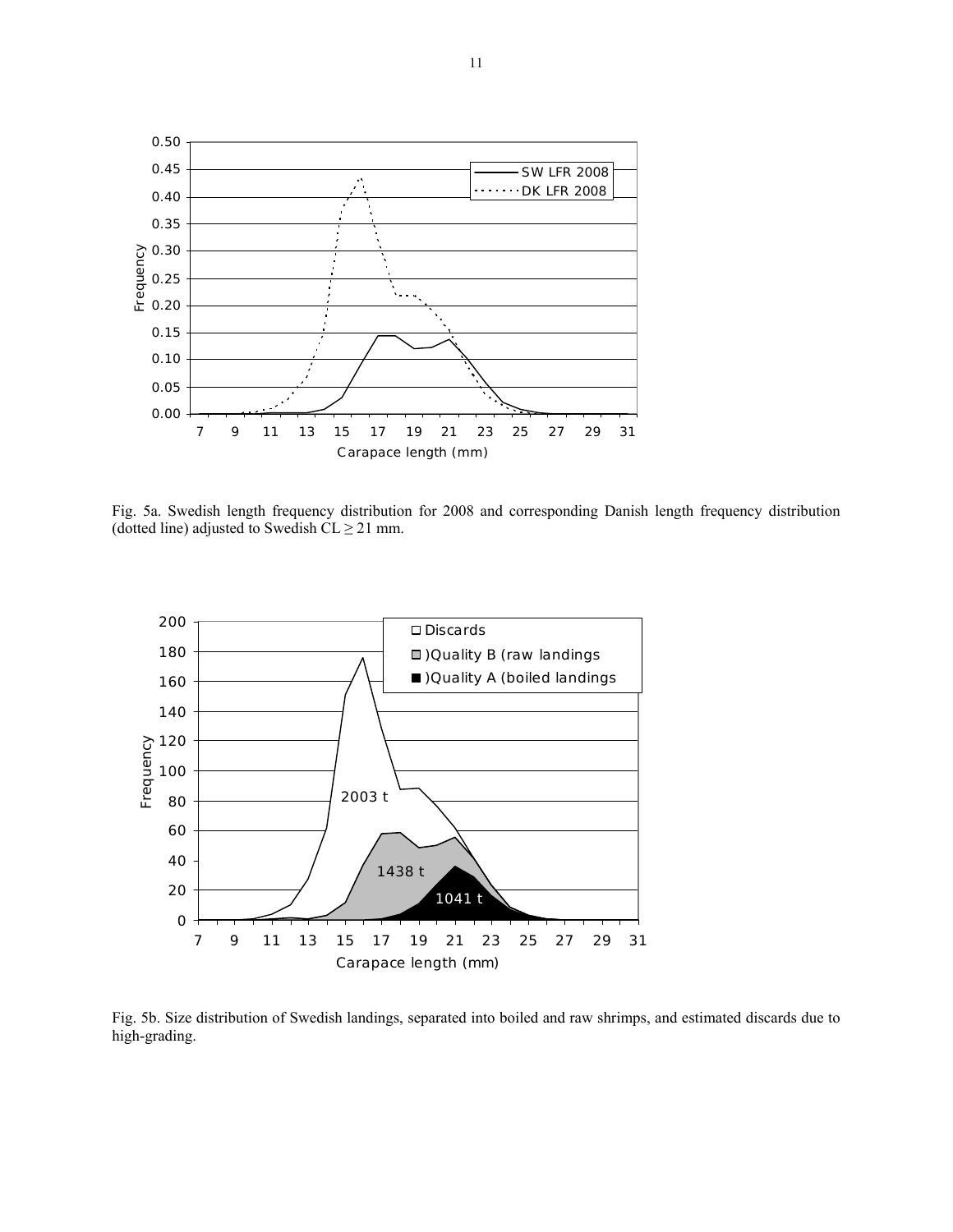

Fig. 6a. Norwegian 2008 length frequency distributions from sorted landings and corresponding Danish length frequency distribution (dotted line) adjusted to Norwegian  $CL \ge 21$  mm.



Fig. 6b. Size distribution of Norwegian landings, separated into boiled and raw shrimps, and estimated discards.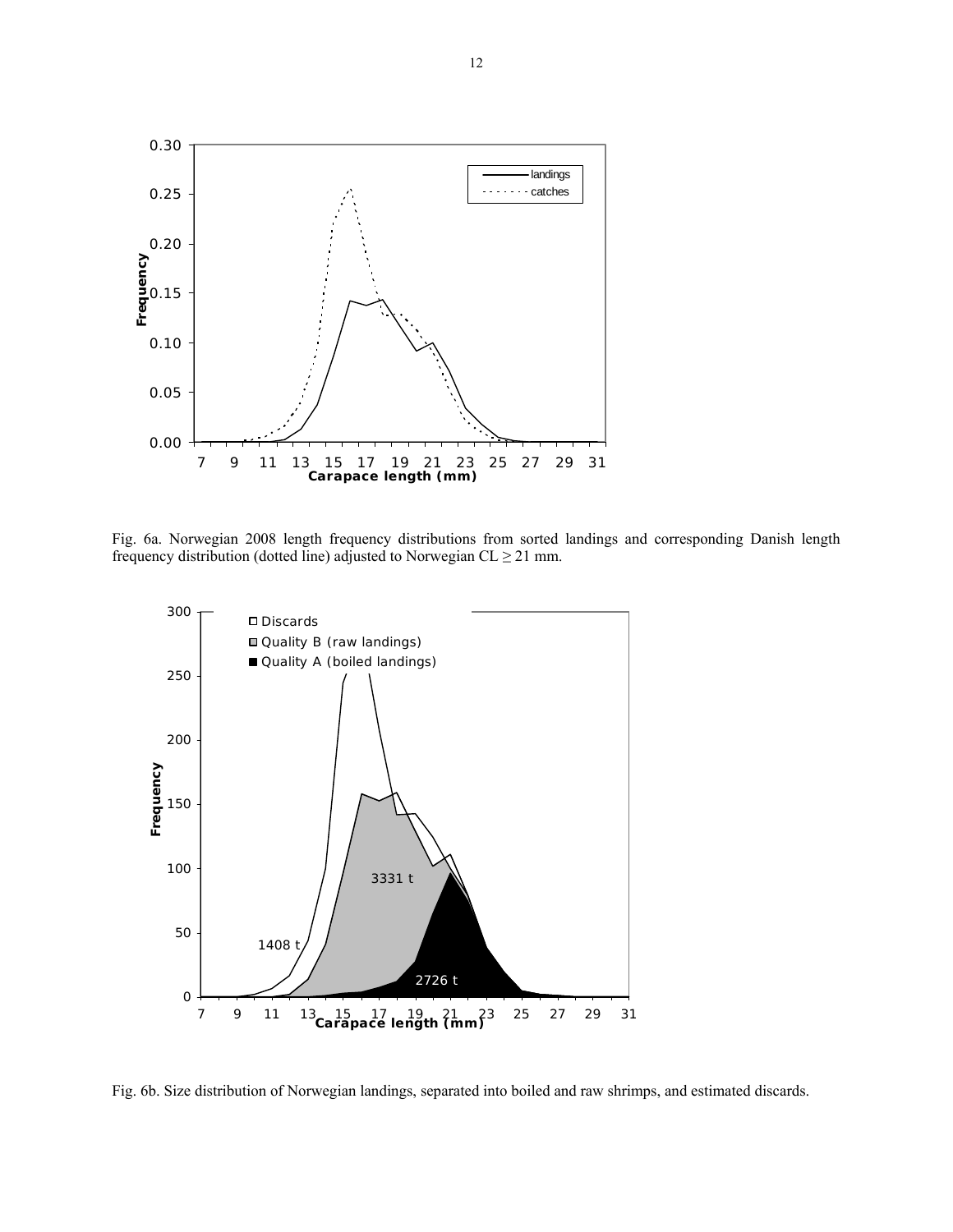

Fig.7. Comparison of Danish, Norwegian and Swedish trends in LPUE, standardised and unstandardised time series.



Fig. 8. Combined Norwegian and Danish LPUE (kg/hr) and estimated total effort for 1987- 2008.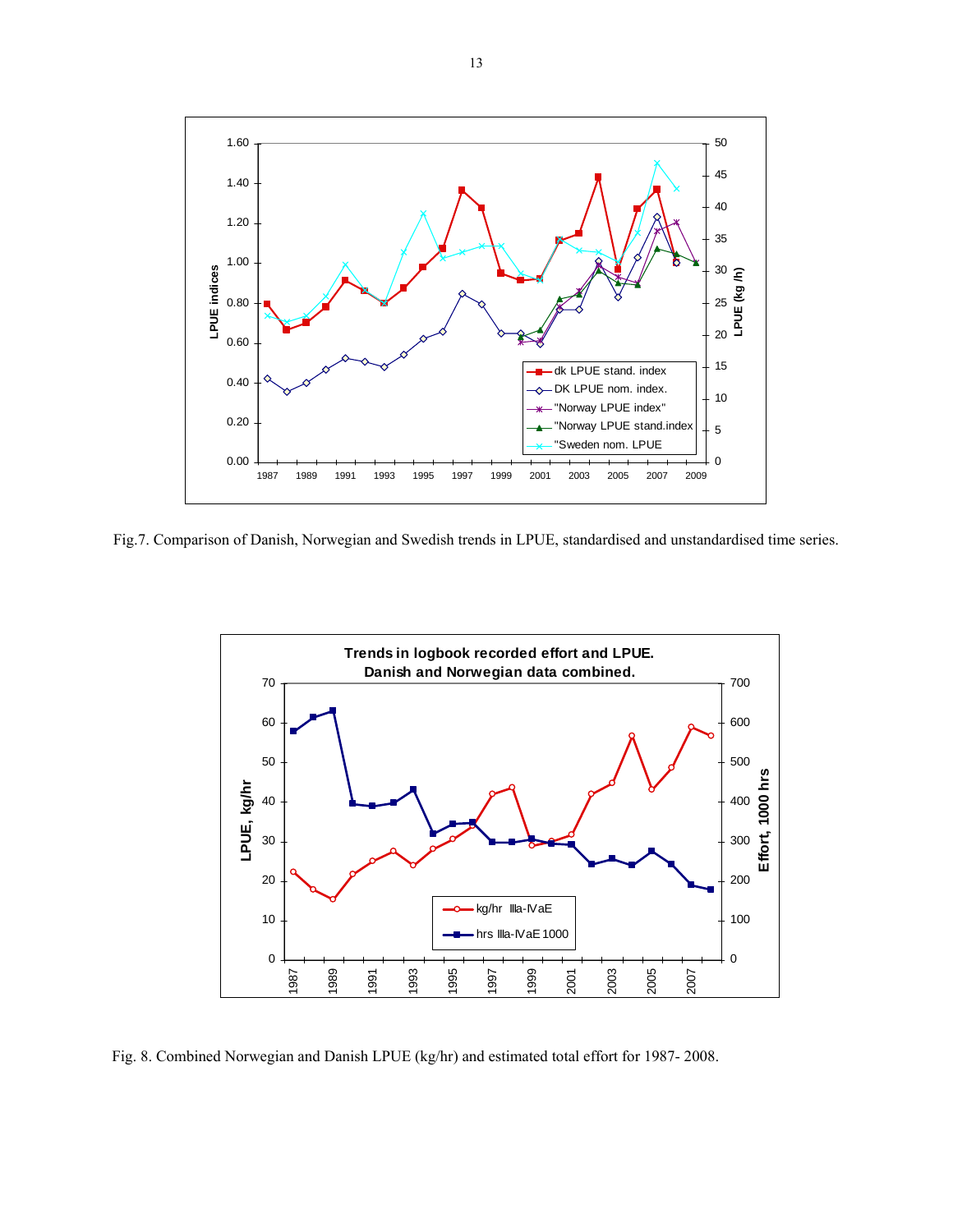

Fig. 9. PCA plot showing the 6 samples of *Pandalus borealis*: Oslofjord (Skagerrak), Sola (Norwegian Deep), Gullmarsfjord (Sweden), Kosterfjord (Sweden), Barents Sea (by Bear Island), and Northeast Barents Sea. The plot is based on 5 microsatellite loci. Coordinate 1 explains 66.7% of the total variation in the data, while coordinate 2 explains 24.4%.



Fig. 10. Total shrimp landings from the Fladen Ground, 1972 – 2008.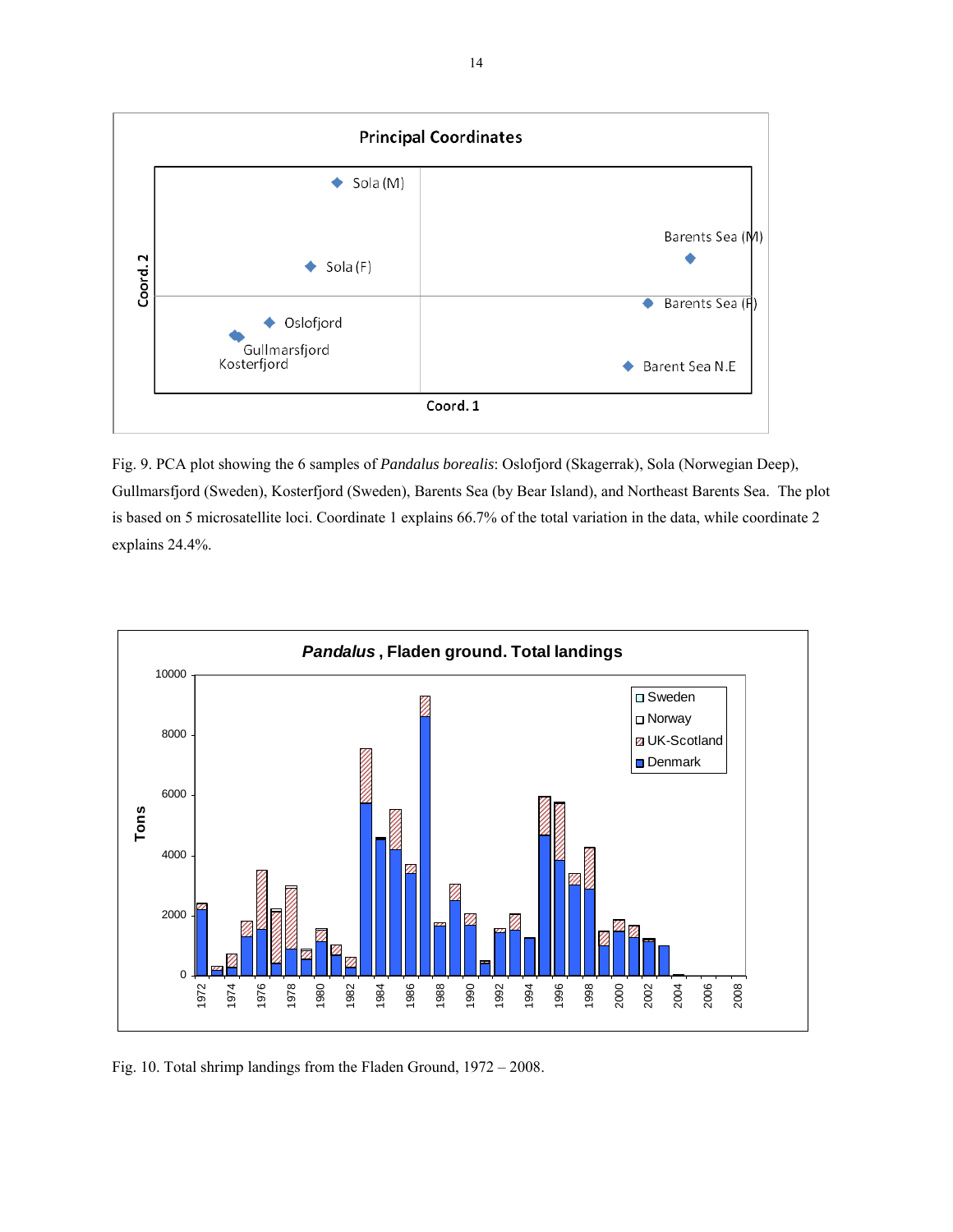|      | Division IIIa  |      |           |       | Sub-area IV           |      |     |                      |                    |       |
|------|----------------|------|-----------|-------|-----------------------|------|-----|----------------------|--------------------|-------|
|      |                |      | Sweden    |       |                       |      |     |                      |                    |       |
| Year | Denmark Norway |      | $\dagger$ | Total | Denmark Norway Sweden |      |     | UK                   | UK<br>$(Scotl.)^*$ | Total |
| 1970 | 757            | 982  | 2740      | 4479  | 3460                  | 1107 |     | $(English.)^*$<br>14 | 100                | 4681  |
| 1971 | 834            | 1392 | 2906      | 5132  | 3572                  | 1265 |     |                      | 438                | 5275  |
| 1972 | 773            | 1123 | 2524      | 4420  | 2448                  | 1216 |     | 692                  | 187                | 4543  |
| 1973 | 716            | 1415 | 2130      | 4261  | 196                   | 931  |     | 1021                 | 163                | 2311  |
| 1974 | 475            | 1186 | 2003      | 3664  | 337                   | 767  |     | 50                   | 432                | 1586  |
| 1975 | 743            | 1463 | 1740      | 3946  | 1392                  | 604  | 261 |                      | 525                | 2782  |
| 1976 | 865            | 2541 | 2212      | 5618  | 1861                  | 1051 | 136 | 186                  | 2006               | 5240  |
| 1977 | 763            | 2167 | 1895      | 4825  | 782                   | 960  | 124 | 265                  | 1723               | 3854  |
| 1978 | 757            | 1841 | 1529      | 4127  | 1592                  | 692  | 78  | 98                   | 2044               | 4504  |
| 1979 | 973            | 2489 | 1752      | 5214  | 962                   | 594  | 34  | 238                  | 309                | 2137  |
| 1980 | 1679           | 3498 | 2121      | 7298  | 1273                  | 1140 | 38  | 203                  | 406                | 3060  |
| 1981 | 2593           | 3753 | 2210      | 8556  | 719                   | 1435 | 31  | $\mathbf{1}$         | 341                | 2527  |
| 1982 | 2985           | 3877 | 1421      | 8283  | 1069                  | 1545 | 92  |                      | 354                | 3060  |
| 1983 | 1571           | 3722 | 988       | 6281  | 5724                  | 1657 | 112 | 65                   | 1836               | 9394  |
| 1984 | 1717           | 3509 | 933       | 6159  | 4638                  | 1274 | 120 | 277                  | 25                 | 6334  |
| 1985 | 4105           | 4772 | 1474      | 10351 | 4582                  | 1785 | 128 | 415                  | 1347               | 8257  |
| 1986 | 4102           | 4811 | 1357      | 10270 | 4288                  | 1681 | 157 | 458                  | 358                | 6942  |
| 1987 | 3466           | 5198 | 1085      | 9749  | 9642                  | 3145 | 252 | 526                  | 774                | 14339 |
| 1988 | 2246           | 3047 | 1075      | 6368  | 2656                  | 4614 | 220 | 489                  | 109                | 8107  |
| 1989 | 2527           | 3156 | 1304      | 6987  | 3298                  | 3418 | 122 | 364                  | 579                | 7802  |
| 1990 | 2277           | 3006 | 1471      | 6754  | 2080                  | 3146 | 137 | 305                  | 365                | 6084  |
| 1991 | 3258           | 3441 | 1747      | 8446  | 747                   | 2715 | 161 | 130                  | 54                 | 3807  |
| 1992 | 3293           | 4257 | 2057      | 9607  | 1880                  | 2945 | 147 | 69                   | 116                | 5157  |
| 1993 | 2451           | 4089 | 2133      | 8673  | 1985                  | 3449 | 167 | 29                   | 516                | 6146  |
| 1994 | 2001           | 4388 | 2553      | 8942  | 1362                  | 2426 | 176 | 41                   | 35                 | 4040  |
| 1995 | 2421           | 5181 | 2512      | 10114 | 4698                  | 2879 | 166 | 217                  | 1324               | 9284  |
| 1996 | 3664           | 5143 | 1985      | 10792 | 4063                  | 2772 | 82  | 97                   | 1899               | 8913  |
| 1997 | 3617           | 5460 | 2281      | 11358 | 3314                  | 3112 | 316 | 52                   | 365                | 7159  |
| 1998 | 2933           | 6519 | 2086      | 11538 | 3297                  | 3092 | 187 | 55                   | 1364               | 7995  |
| 1999 | 1398           | 3987 | 2114      | 7499  | 1679                  | 2761 | 182 | 46                   | 479                | 5147  |
| 2000 | 1898           | 3556 | 1890      | 7344  | 1956                  | 2562 | 184 | $\boldsymbol{0}$     | 378                | 5080  |
| 2001 | 1186           | 2959 | 1958      | 6103  | 2030                  | 3955 | 154 | $\boldsymbol{0}$     | 465                | 6604  |
| 2002 | 1967           | 3709 | 2044      | 7720  | 1647                  | 3622 | 143 | $\boldsymbol{0}$     | $70\,$             | 5482  |
| 2003 | 2612           | 3736 | 2098      | 8446  | 1631                  | 3994 | 144 | $\boldsymbol{0}$     | $\boldsymbol{0}$   | 5769  |
| 2004 | 3044           | 4638 | 2152      | 9834  | 884                   | 4364 | 147 | $\boldsymbol{0}$     | $\boldsymbol{0}$   | 5391  |
| 2005 | 2485           | 4419 | 1996      | 8900  | 477                   | 4087 | 148 | $\boldsymbol{0}$     | $\boldsymbol{0}$   | 4712  |
| 2006 | 2837           | 5177 | 2235      | 10249 | 224                   | 3037 | 141 | $\boldsymbol{0}$     | $\boldsymbol{0}$   | 3402  |
| 2007 | 2285           | 6046 | 2164      | 10495 | 95                    | 2190 | 160 | $\boldsymbol{0}$     | $\boldsymbol{0}$   | 2445  |
| 2008 | 2155           | 5744 | 2246      | 10145 | 104                   | 2039 | 114 | $\boldsymbol{0}$     | $\boldsymbol{0}$   | 2257  |

Table 1. Nominal landings (tonnes) of *Pandalus borealis* in ICES Division IIIa and Subarea IV as officially reported to ICES.

\* Includes small amounts of other Pandalid shrimp

† 1970 to 1974 includes subarea IV.

Total 1988 - 1990 includes19, 21 and 51 t. by the Netherlands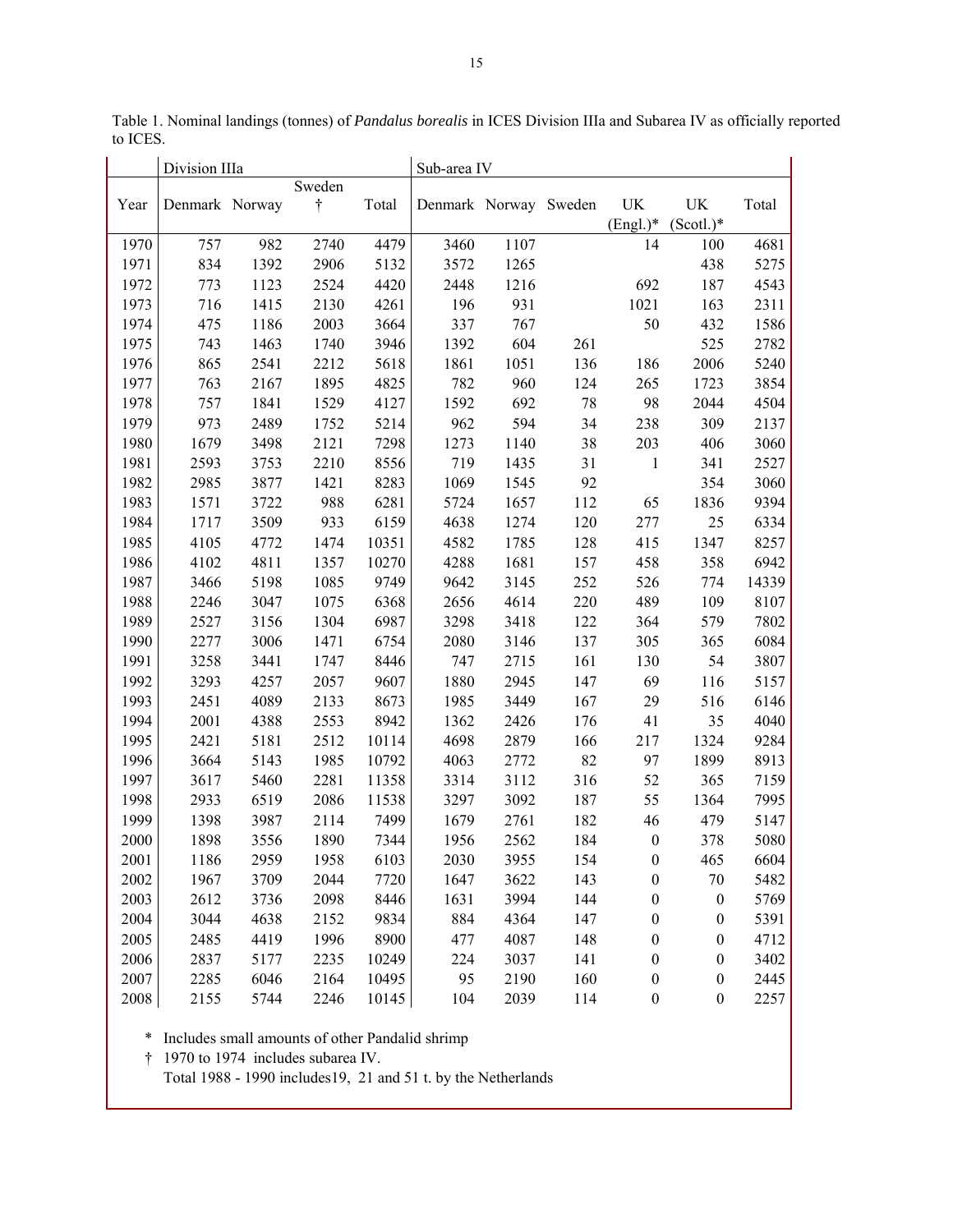|      |         |           |           |                   | Est. SW         |                     |            |            |
|------|---------|-----------|-----------|-------------------|-----------------|---------------------|------------|------------|
| Year | Denmark | Norway *) | Sweden *) | Total<br>landings | high<br>grading | Est. NO<br>discards | <b>TAC</b> | Est. catch |
| 1970 | 1102    | 1729      | 2742      | 5573              |                 |                     |            |            |
| 1971 | 1190    | 2486      | 2906      | 6582              |                 |                     |            |            |
| 1972 | 1017    | 2477      | 2524      | 6018              |                 |                     |            |            |
| 1973 | 755     | 2333      | 2130      | 5218              |                 |                     |            |            |
| 1974 | 530     | 1809      | 2003      | 4342              |                 |                     |            |            |
| 1975 | 817     | 2339      | 2003      | 5159              |                 |                     |            |            |
| 1976 | 1204    | 3348      | 2529      | 7081              |                 |                     |            |            |
| 1977 | 1120    | 3004      | 2019      | 6143              |                 |                     |            |            |
| 1978 | 1459    | 2440      | 1609      | 5508              |                 |                     |            |            |
| 1979 | 1062    | 3040      | 1787      | 5889              |                 |                     |            |            |
| 1980 | 1678    | 4562      | 2159      | 8399              |                 |                     |            |            |
| 1981 | 2593    | 5183      | 2241      | 10017             |                 |                     |            |            |
| 1982 | 3766    | 5042      | 1450      | 10258             |                 |                     |            |            |
| 1983 | 1567    | 5361      | 1136      | 8064              |                 |                     |            |            |
| 1984 | 1800    | 4783      | 1022      | 7605              |                 |                     |            |            |
| 1985 | 4498    | 6646      | 1571      | 12715             |                 |                     |            |            |
| 1986 | 4866    | 6490      | 1463      | 12819             |                 |                     |            |            |
| 1987 | 4488    | 8343      | 1322      | 14153             |                 |                     |            |            |
| 1988 | 3240    | 7661      | 1278      | 12179             |                 |                     |            |            |
| 1989 | 3242    | 6411      | 1433      | 11086             |                 |                     |            |            |
| 1990 | 2479    | 6108      | 1608      | 10195             |                 |                     |            |            |
| 1991 | 3583    | 6119      | 1908      | 11610             |                 |                     |            |            |
| 1992 | 3725    | 7136      | 2154      | 13015             |                 |                     | 15000      |            |
| 1993 | 2915    | 7371      | 2300      | 12586             |                 |                     | 15000      |            |
| 1994 | 2134    | 6813      | 2601      | 11548             |                 |                     | 18000      |            |
| 1995 | 2460    | 8095      | 2882      | 13437             |                 |                     | 16000      |            |
| 1996 | 3868    | 7878      | 2371      | 14117             |                 |                     | 15000      |            |
| 1997 | 3909    | 8565      | 2597      | 15071             |                 |                     | 15000      |            |
| 1998 | 3330    | 9606      | 2469      | 15406             |                 |                     | 18800      |            |
| 1999 | 2072    | 6739      | 2445      | 11256             |                 |                     | 18800      |            |
| 2000 | 2371    | 6444      | 2225      | 11040             |                 |                     | 13000      |            |
| 2001 | 1953    | 7266      | 2108      | 11327             | 375             |                     | 14500      | 11702      |
| 2002 | 2466    | 7703      | 2301      | 12470             | 908             |                     | 14500      | 13378      |
| 2003 | 3244    | 8178      | 2389      | 13811             | 868             |                     | 14500      | 14679      |
| 2004 | 3905    | 9544      | 2464      | 15913             | 1797            |                     | 15690      | 17710      |
| 2005 | 2952    | 8959      | 2257      | 14168             | 1483            |                     | 15600      | 15651      |
| 2006 | 3061    | 8669      | 2488      | 14218             | 1186            |                     | 16200      | 15404      |
| 2007 | 2380    | 8686      | 2445      | 13511             | 1124            | 526                 | 16600      | 15161      |
| 2008 | 2259    | 8260      | 2479      | 12998             | 2003            | 1408                | 16300      | 16409      |

Table 2. *Pandalus borealis* landings in ICES Divs. IIIa (Skagerrak) and IVa east (Norwegian Deep) as estimated by the Working Group.

\*) Swedish (all years) and Norwegian (2000-2008) landings have been corrected for loss in weight due to boiling.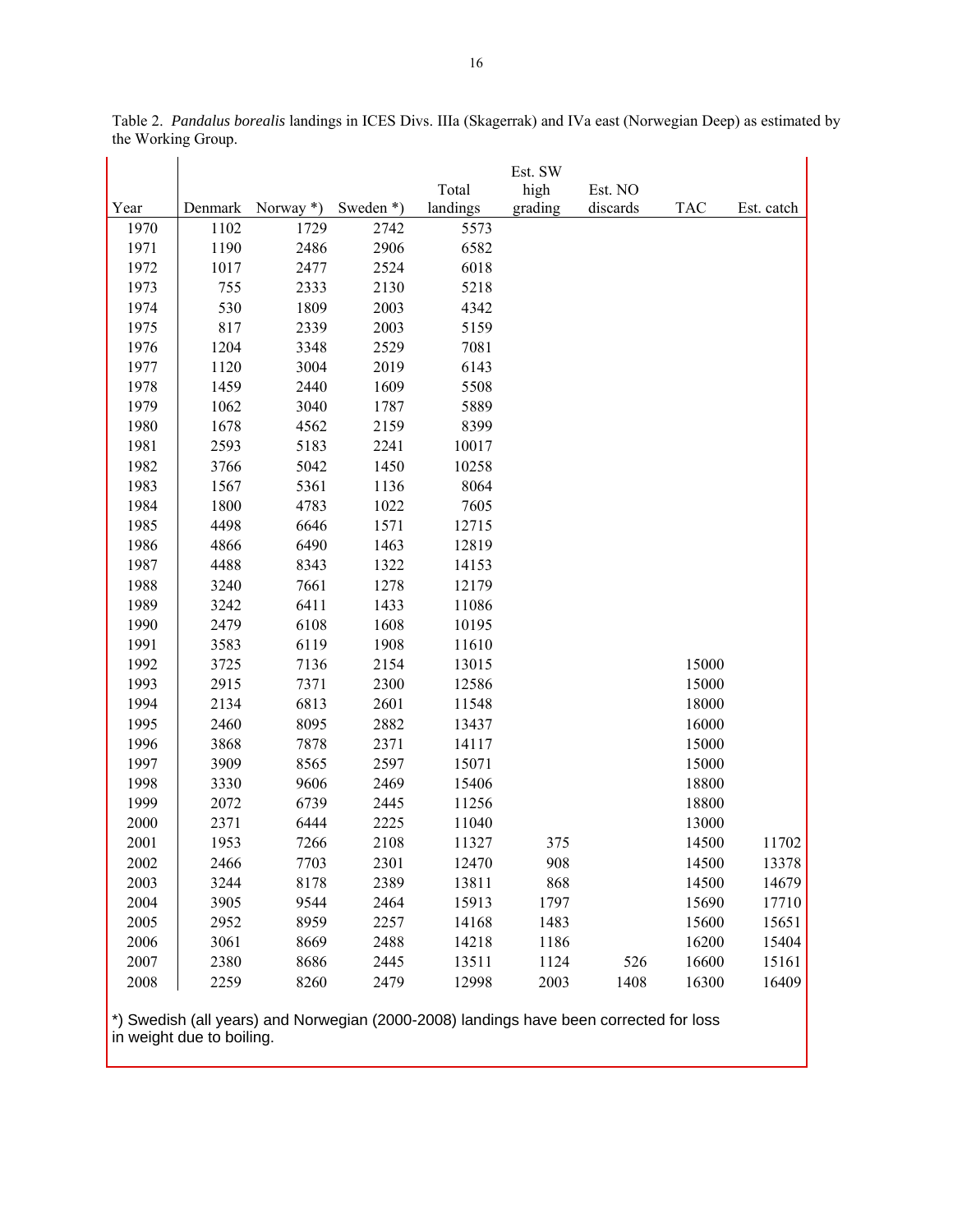|      | <b>Denmark</b> |        | Norway      |             | <b>Sweden</b> |             |
|------|----------------|--------|-------------|-------------|---------------|-------------|
| Year | <b>LPUE</b>    | effort | <b>LPUE</b> | effort      | <b>LPUE</b>   | effort      |
|      | kg/hr          | Khrs   | kg/hr       | <b>Khrs</b> | kg/hr         | <b>Khrs</b> |
| 1987 | 13             | 347    | 36          | 179         | 30            | 49          |
| 1988 | 9              | 364    | 36          | 230         | 23            | 57          |
| 1989 | 9              | 358    | 31          | 251         | 22            | 57          |
| 1990 | 15             | 162    | 23          | 273         | 23            | 63          |
| 1991 | 20             | 183    | 26          | 232         | 26            | 58          |
| 1992 | 19             | 192    | 30          | 206         | 31            | 61          |
| 1993 | 16             | 188    | 35          | 204         | 27            | 80          |
| 1994 | 21             | 102    | 31          | 243         | 25            | 91          |
| 1995 | 27             | 90     | 31          | 218         | 33            | 82          |
| 1996 | 29             | 133    | 35          | 255         | 39            | 76          |
| 1997 | 46             | 85     | 37          | 214         | 32            | 74          |
| 1998 | 43             | 78     | 42          | 212         | 33            | 78          |
| 1999 | 24             | 85     | 44          | 219         | 34            | 73          |
| 2000 | 24             | 100    | 32          | 219         | 34            | 72          |
| 2001 | 23             | 85     | 33          | 195         | 30            | 75          |
| 2002 | 33             | 74     | 33          | 206         | 29            | 74          |
| 2003 | 35             | 92     | 44          | 168         | 35            | 65          |
| 2004 | 53             | 74     | 47          | 163         | 33            | 72          |
| 2005 | 28             | 105    | 55          | 164         | 33            | 74          |
| 2006 | 35             | 87     | 50          | 171         | 31            | 68          |
| 2007 | 41             | 59     | 53          | 154         | 36            | 65          |
| 2008 | 37             | 61     | 67          | 130         | 47            | 52          |

Table 3. National LPUE and total effort. *Pandalus* in ICES Divs. IIIa and IVa east.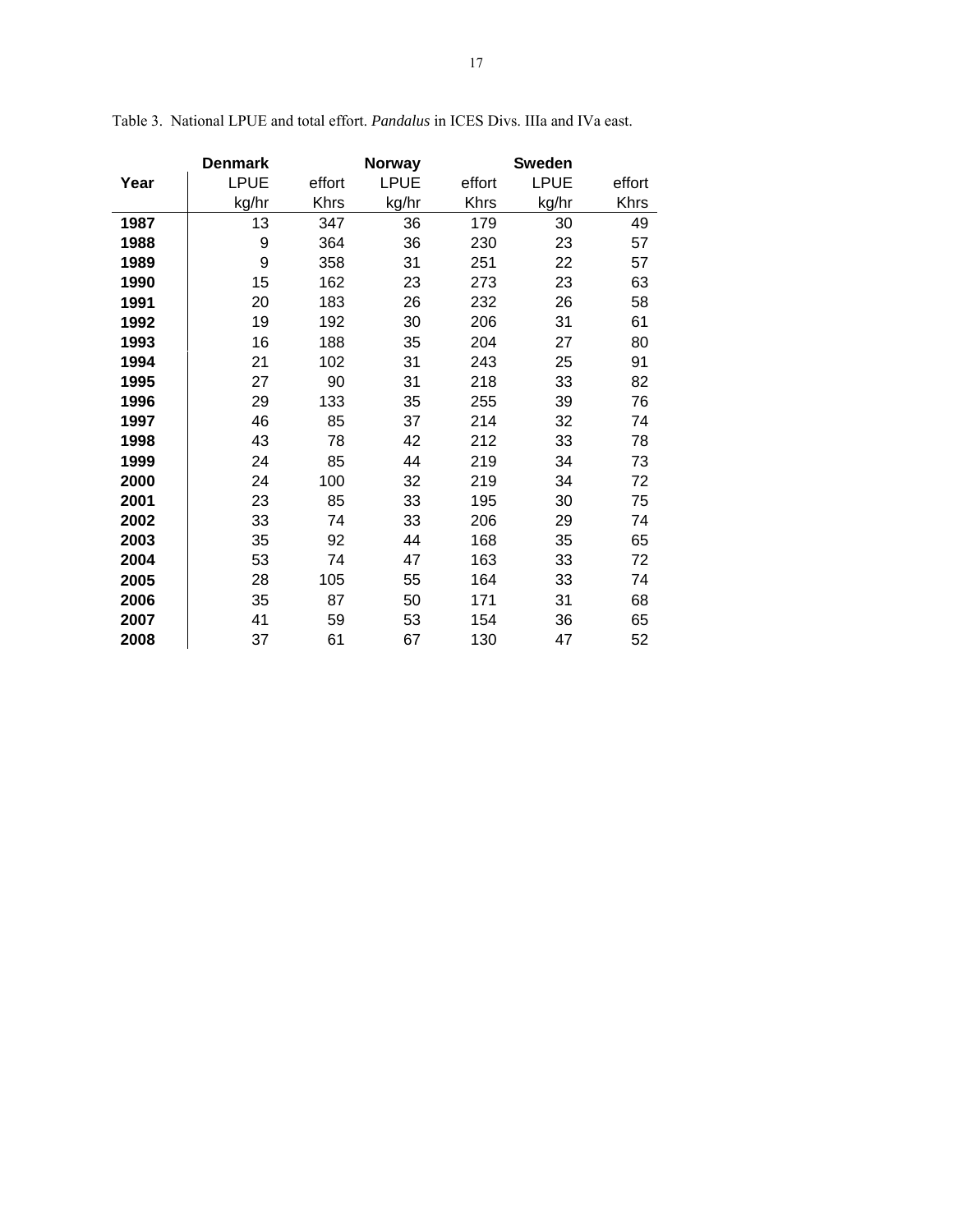| <b>Denmark</b>               |                |                  |                     | <b>Numbers</b>         |                       |                          |
|------------------------------|----------------|------------------|---------------------|------------------------|-----------------------|--------------------------|
|                              | Landings       |                  |                     |                        |                       |                          |
| Quarter                      | (tons)         | samples          | Weight (kg)         | measured-sexed         |                       |                          |
| 1                            | 341            | $\overline{2}$   | 2.7                 | 573                    |                       |                          |
| $\overline{\mathbf{c}}$      | 469            |                  |                     |                        | $^{\star})$           |                          |
| 3                            | 780            | 5                | 4.8                 | 1269                   |                       |                          |
| 4                            | 668            | 5                | 6.9                 | 1379                   |                       |                          |
| Total                        | 2259           | 12               | 14.4                | 3221                   |                       |                          |
|                              |                |                  |                     |                        |                       |                          |
| <b>Norway</b>                |                |                  |                     | <b>Numbers</b>         |                       |                          |
|                              | Landings       |                  |                     |                        |                       |                          |
| Quarter                      | (tons)         | samples          | Weight (kg)         | measured-sexed         |                       |                          |
| 1                            | 2199           | 8                | 12.8                | 2239                   |                       |                          |
| $\overline{\mathbf{c}}$      | 2265           | 10               | 13.7                | 2695                   |                       |                          |
| 3                            | 2190           | $\boldsymbol{9}$ | 13.7                | 2553                   |                       |                          |
| 4                            | 1605           | $\overline{7}$   | 11.8                | 2022                   |                       |                          |
| Total                        | 8259           | 34               | 52.0                | 9509                   |                       |                          |
|                              |                |                  |                     |                        |                       |                          |
| <b>Sweden</b>                |                |                  |                     | <b>Numbers</b>         |                       |                          |
|                              | Landings       |                  |                     |                        |                       |                          |
| Quarter                      | (tons)         | samples          | Weight (kg)         | measured-sexed         |                       |                          |
| 1                            | 544            | 6                | 18.8                | 2990                   |                       |                          |
| $\overline{c}$               | 631            | $\overline{7}$   | 26.8                | 4313                   |                       |                          |
| 3                            | 619            | 6                | 26.9                | 4920                   |                       |                          |
| 4                            | 685            | 5                | 20.7                | 3805                   |                       |                          |
| Total                        | 2479           | 24               | 93.2                | 16028                  |                       |                          |
|                              |                |                  |                     |                        |                       |                          |
|                              |                |                  |                     |                        | Sampling per 1000 ton |                          |
| <b>Total</b>                 |                |                  |                     | <b>Numbers</b>         | landed                |                          |
|                              | Landings       |                  |                     |                        |                       |                          |
| Quarter                      | (tons)<br>3084 | samples<br>16    | Weight (kg)<br>34.3 | measured-sexed<br>5802 | Weight<br>11.1        | <b>Numbers</b><br>1881.2 |
| 1                            | 3365           | 17               | 40.5                | 7008                   | 12.0                  | 2082.5                   |
| $\overline{\mathbf{c}}$<br>3 | 3589           | 20               | 45.4                | 8742                   | 12.6                  | 2435.7                   |
| $\overline{4}$               | 2958           | 17               | 39.4                | 7206                   | 13.3                  | 2436.1                   |
| Total                        | 12997          | 70.0             | 159.6               | 28758                  | 12.3                  | 2212.7                   |
|                              |                |                  |                     |                        |                       |                          |

Table 4. National sampling effort of commercial catches. *Pandalus* in ICES Divs. IIIa and IVa east.

\*) Following a Danish Swedish agreement, samples from Danish shrimp landings in Sweden in 2 and 3 q have been included in the Swedish samples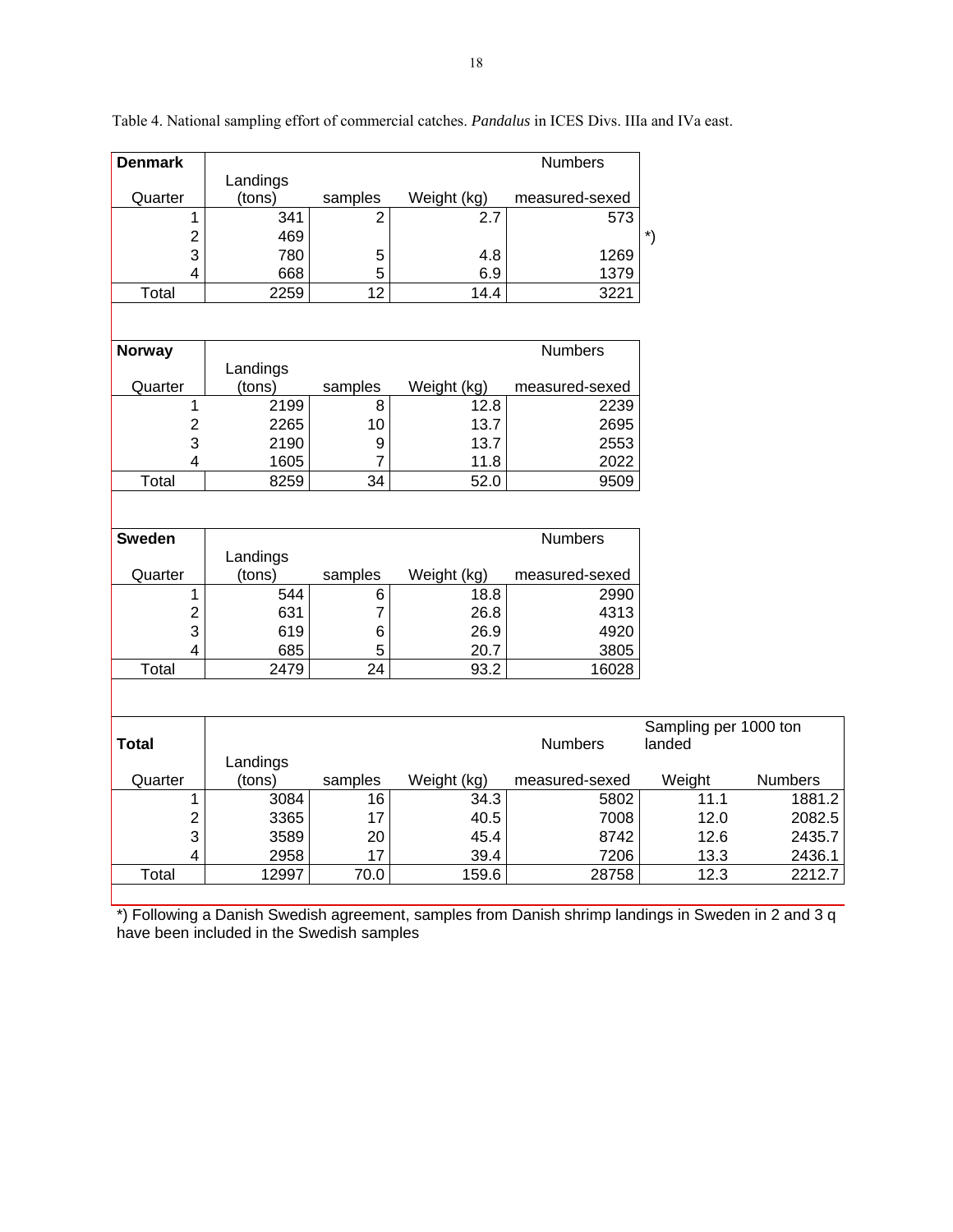| Numbers*10**-6  |        |        |        |        |        |        |        |        |        |        |        |         |
|-----------------|--------|--------|--------|--------|--------|--------|--------|--------|--------|--------|--------|---------|
| <b>YEAR</b>     | 1985   | 1986   | 1987   | 1988   | 1989   | 1990   | 1991   | 1992   | 1993   | 1994   | 1995   | 1996    |
| AGE             |        |        |        |        |        |        |        |        |        |        |        |         |
| $\Omega$        | 17.7   | 7.4    | 2.7    | 14.1   | 31.3   | 0.0    | 3.9    | 25.5   | 27.2   | 0.7    | 2.7    | 61.14   |
| 1               | 1200.8 | 1146.4 | 1260.5 | 1086.6 | 2083.6 | 2250.1 | 1231.8 | 1071.4 | 1889.6 | 671.9  | 646.0  | 1211.63 |
| 2               | 1305.4 | 1029.7 | 1205.6 | 923.9  | 385.5  | 910.8  | 1035.8 | 1289.2 | 803.8  | 1380.4 | 970.5  | 991.351 |
| 3               | 187.9  | 482.7  | 390.2  | 300.2  | 173.8  | 121.1  | 326.7  | 569.1  | 262.7  | 143.0  | 851.5  | 454.614 |
| $+qp$           | 52.3   | 25.1   | 203.2  | 146.7  | 13.6   | 31.3   | 25.6   | 57.5   | 15.5   | 30.5   | 42.0   | 69.501  |
| TOTALNUM        | 2764.1 | 2691.3 | 3062.1 | 2471.5 | 2687.9 | 3313.3 | 2623.8 | 3012.7 | 2998.7 | 2226.4 | 2512.5 | 2788.24 |
| TONSLAND        | 13273  | 13233  | 14876  | 12929  | 12193  | 11421  | 12107  | 13556  | 13475  | 11761  | 13713  | 14435.6 |
| SOPCOF%         | 89     | 97     | 105    | 102    | 106    | 88     | 97     | 88     | 93     | 95     | 87     | 99.151  |
|                 |        |        |        |        |        |        |        |        |        |        |        |         |
| <b>YEAR</b>     | 1997   | 1998   | 1999   | 2000   | 2001   | 2002   | 2003   | 2004   | 2005   | 2006   | 2007   | 2008    |
| AGE             |        |        |        |        |        |        |        |        |        |        |        |         |
| 0               | 19.7   | 12.7   | 4.6    | 88.1   | 0.1    | 3.943  | 2.4    | 5.7    | 13.7   | 4.8    | 0.1    | 1.2     |
| 1               | 2175.6 | 903.4  | 1436.1 | 1270.7 | 904.7  | 922.35 | 668.7  | 1062.9 | 749.4  | 1021.4 | 433.1  | 701.9   |
| 2               | 1181.9 | 1597.9 | 720.1  | 836.3  | 824.5  | 858.39 | 1466.5 | 1251.4 | 1172.7 | 1149.2 | 1349.9 | 915.0   |
| 3               | 295.6  | 468.1  | 318.3  | 199.3  | 390.0  | 581.8  | 283.8  | 477.6  | 410.1  | 379.0  | 220.1  | 673.7   |
| $+qp$           | 29.8   | 48.2   | 43.3   | 39.2   | 68.3   | 101.8  | 0.0    | 50.4   | 0.0    | 28.5   | 0.0    | 0.0     |
| <b>TOTALNUM</b> | 3702.6 | 3030.2 | 2522.4 | 2433.5 | 2187.6 | 2468.3 | 2421.4 | 2847.9 | 2345.9 | 2582.8 | 2003.1 | 2291.9  |
| TONSLAND        | 16110  | 15753  | 11895  | 11401  | 11657  | 12339  | 13338  | 15815  | 13715  | 13763  | 10750  | 12541   |
| SOPCOF%         | 84     | 90     | 99     | 97     | 81     | 88     | 99     | 104    | 109    |        |        |         |
|                 |        |        |        |        |        |        |        |        |        |        |        |         |

Table 5. Catch in numbers at age. *Pandalus* in Divs. IIIa and IVa east.

Table 6. Mean weight at age in catches. *Pandalus* in Divs. IIIa and IVa east.

| 1985   | 1986   | 1987                              | 1988   | 1989   | 1990   | 1991   | 1992   | 1993   | 1994   | 1995   | 1996   |
|--------|--------|-----------------------------------|--------|--------|--------|--------|--------|--------|--------|--------|--------|
|        |        |                                   |        |        |        |        |        |        |        |        |        |
| 0.0009 | 0.0012 | 0.0009                            | 0.0009 | 0.0011 | 0.0009 | 0.0015 | 0.0010 | 0.0009 | 0.0009 | 0.0009 | 0.0007 |
| 0.0032 | 0.0032 | 0.0024                            | 0.0030 | 0.0034 | 0.0030 | 0.0033 | 0.0035 | 0.0035 | 0.0034 | 0.0033 | 0.0037 |
| 0.0064 | 0.0054 | 0.0048                            | 0.0054 | 0.0065 | 0.0053 | 0.0053 | 0.0052 | 0.0067 | 0.0060 | 0.0057 | 0.0067 |
| 0.0104 | 0.0083 | 0.0077                            | 0.0090 | 0.0099 | 0.0083 | 0.0079 | 0.0078 | 0.0088 | 0.0093 | 0.0089 | 0.0094 |
| 0.0134 | 0.0140 | 0.0114                            | 0.0117 | 0.0133 | 0.0106 | 0.0122 | 0.0095 | 0.0109 | 0.0117 | 0.0116 | 0.0138 |
|        |        |                                   |        |        |        |        |        |        |        |        | 2008   |
|        |        |                                   |        |        |        |        |        |        |        |        |        |
| 0.0009 | 0.0007 | 0.0007                            | 0.0007 | 0.0006 | 0.0008 | 0.0014 | 0.0017 | 0.0014 | 0.0014 | 0.0014 | 0.0010 |
| 0.0031 | 0.0033 | 0.0033                            | 0.0032 | 0.0031 | 0.0036 | 0.0035 | 0.0037 | 0.0038 | 0.0035 | 0.0032 | 0.0036 |
| 0.0061 | 0.0055 | 0.0063                            | 0.0063 | 0.0056 | 0.0054 | 0.0060 | 0.0061 | 0.0059 | 0.0061 | 0.0057 | 0.0059 |
| 0.0094 | 0.0087 | 0.0088                            | 0.0103 | 0.0085 | 0.0083 | 0.0082 | 0.0077 | 0.0092 | 0.0075 | 0.0075 | 0.0070 |
| 0.0119 | 0.0133 | 0.0112                            | 0.0139 | 0.0118 | 0.0113 | 0.0121 | 0.0107 | 0.0113 | 0.0123 | 0.0123 | 0.0123 |
|        | 1997   | Catch weights at age (kg)<br>1998 | 1999   | 2000   | 2001   | 2002   | 2003   | 2004   | 2005   | 2006   | 2007   |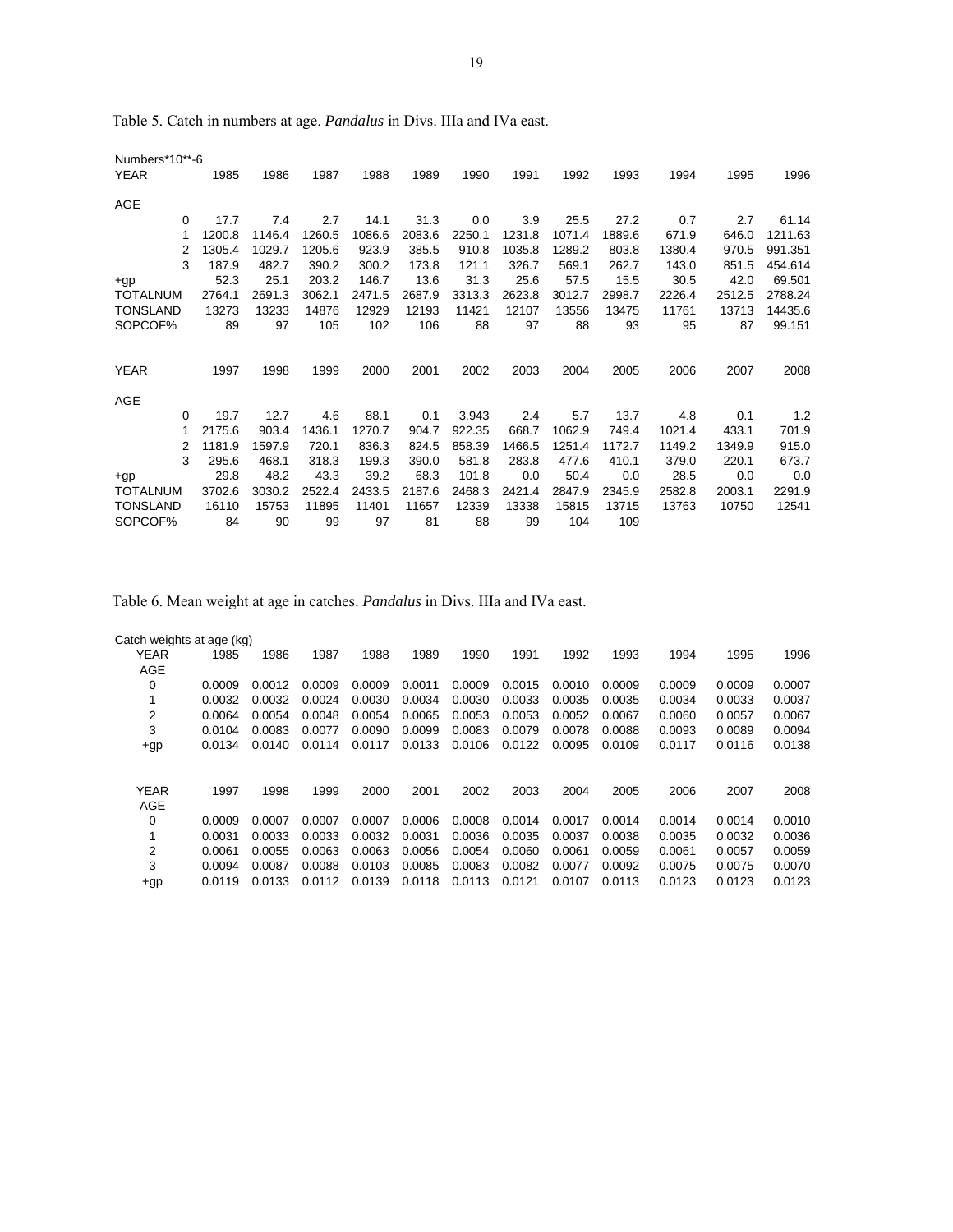| A:                        |        |            |        |                         |        |            | D:                                                         |       |            |       |            |      |
|---------------------------|--------|------------|--------|-------------------------|--------|------------|------------------------------------------------------------|-------|------------|-------|------------|------|
| Skagerrak, Sub-div. IIIA. |        |            |        | Danish log book records |        |            | Norwegian Deeps, Sub-div. IVA East Danish log book records |       |            |       |            |      |
|                           | 2006   |            | 2007   |                         | 2008   |            |                                                            | 2006  |            | 2007  |            |      |
| Species:                  | Total  | % of total | Total  | % of total              | Total  | % of total | <b>Species:</b>                                            | Total | % of total | Total | % of total | Tota |
|                           |        | catch      |        | catch                   |        | catch      |                                                            |       | catch      |       | catch      |      |
| <b>Blue Whiting</b>       | 0.0    | 0.0        | 0.0    | 0.0                     | 0.0    | 0.0        | <b>Blue Whiting</b>                                        | 0.0   | 0.0        | 0.0   | 0.0        |      |
| Norway lobster            | 9.4    | 0.3        | 15.8   | 0.6                     | 8.9    | 0.4        | Norway lobster                                             | 3.2   | 0.9        | 0.3   | 0.2        |      |
| Pandalus                  | 2842.0 | 82.1       | 2287.1 | 89.5                    | 2120.4 | 84.5       | <b>Pandalus</b>                                            | 239.3 | 63.6       | 81.4  | 72.6       |      |
| Angler fish               | 3.3    | 0.1        | 8.5    | 0.3                     | 13.2   | 0.5        | Angler fish                                                | 8.4   | 2.2        | 1.9   | 1.7        |      |
| Whiting                   | 0.2    | 0.0        | 0.0    | 0.0                     | 0.0    | 0.0        | Whitina                                                    | 3.2   | 0.9        | 0.0   | 0.0        |      |
| Haddock                   | 9.8    | 0.3        | 7.2    | 0.3                     | 13.0   | 0.5        | Haddock                                                    | 0.9   | 0.2        | 0.4   | 0.4        |      |
| Hake                      | 2.8    | 0.1        | 0.8    | 0.0                     | 5.3    | 0.2        | Hake                                                       | 1.9   | 0.5        | 1.1   | 1.0        |      |
| Ling                      | 0.7    | 0.0        | 0.9    | 0.0                     | 1.4    | 0.1        | Ling                                                       | 3.1   | 0.8        | 0.4   | 0.3        |      |
| Saithe                    | 428.9  | 12.4       | 113.8  | 4.5                     | 213.5  | 8.5        | Saithe                                                     | 85.4  | 22.7       | 21.0  | 18.7       |      |
| Witch flounder            | 23.7   | 0.7        | 47.1   | 1.8                     | 39.9   | 1.6        | Witch flounder                                             | 0.8   | 0.2        | 0.7   | 0.6        |      |
| Norway pout               | 0.0    | 0.0        | 0.0    | 0.0                     | 0.0    | 0.0        | Norway pout                                                | 0.2   | 0.1        | 0.0   | 0.0        |      |
| Cod                       | 103.4  | 3.0        | 48.8   | 1.9                     | 63.2   | 2.5        | Cod                                                        | 22.1  | 5.9        | 2.7   | 2.4        |      |
| Other market fish         | 39.2   | 1.11       | 24.6   | 1.0                     | 29.5   | 1.2        | Other market fish                                          | 7.8   | 2.1        | 2.3   | 2.1        |      |
| Cod as % of shrimp:       |        | 3.6        |        | 2.1                     |        | 3.0        | Cod as % of shrimp:                                        |       | 9.2        |       | 3.3        |      |
|                           |        |            |        |                         |        |            |                                                            |       |            |       |            |      |
|                           |        |            |        |                         |        |            |                                                            |       |            |       |            |      |

|                     |        |            | .      |            |        |            |
|---------------------|--------|------------|--------|------------|--------|------------|
|                     | 2006   |            | 2007   |            | 2008   |            |
| Species:            | Total  | % of total | Total  | % of total | Total  | % of total |
|                     |        | catch      |        | catch      |        | catch      |
| <b>Blue Whiting</b> | 0.0    | 0.0        | 0.0    | 0.0        | 0.0    | 0.0        |
| Norway lobster      | 6.7    | 0.3        | 4.6    | 0.2        | 6.5    | 0.3        |
| <b>Pandalus</b>     | 1789.3 | 81.1       | 1710.4 | 80.7       | 1743.1 | 84.3       |
| Angler fish         | 6.2    | 0.3        | 4.2    | 0.2        | 6.0    | 0.3        |
| Whitina             | 4.8    | 0.2        | 2.5    | 0.1        | 3.4    | 0.2        |
| Haddock             | 6.0    | 0.3        | 14.0   | 0.7        | 21.8   | 1.1        |
| Hake                | 9.1    | 0.4        | 8.8    | 0.4        | 15.9   | 0.8        |
| Ling                | 4.6    | 0.2        | 3.3    | 0.2        | 5.2    | 0.3        |
| Saithe              | 246.1  | 11.2       | 195.9  | 9.2        | 137.0  | 6.6        |
| Witch flounder      | 22.2   | 1.0        | 23.0   | 1.1        | 25.7   | 1.2        |
| Norway pout         | 0.0    | 0.0        | 0.0    | 0.0        | 0.0    | 0.0        |
| Cod                 | 72.5   | 3.3        | 55.4   | 2.6        | 77.0   | 3.7        |
| Other market fish   | 37.8   | 1.7        | 96.5   | 4.6        | 27.2   | 1.3        |
| Cod as % of shrimp: |        | 4.1        |        | 3.2        |        | 4.4        |
|                     |        |            |        |            |        |            |

| Skagerrak, Sub-div. IIIA. |       |            |       | Swedish log book records (sorting grid) |       |            |                     | Skagerrak, Sub-div. IIIA. |        |                  | Norwegian sales slips data |            |
|---------------------------|-------|------------|-------|-----------------------------------------|-------|------------|---------------------|---------------------------|--------|------------------|----------------------------|------------|
|                           | 2006  |            | 2007  |                                         | 2008  |            |                     |                           | 2006   |                  | 2007                       |            |
| Species:                  | Total | % of total | Total | % of total                              | Total | % of total | <b>Species:</b>     |                           | Total  | % of total       | Total                      | % of total |
|                           |       | catch      |       | catch                                   |       | catch      |                     |                           |        | catch            |                            | catch      |
| <b>Blue Whiting</b>       | 0.0   | 0.0        | 0.0   | 0.0                                     | 0.0   | 0.0        | <b>Blue Whiting</b> |                           | 0.0    | 0.0              | 0.0                        | 0.1        |
| Norway lobster            | 2.6   | 0.5        | 2.9   | 0.5                                     | 3.4   | 0.5        | Norway lobster      |                           | 23.6   | 0.4              | 35.4                       | $0$ .      |
| <b>Pandalus</b>           | 552.7 | 98.8       | 610.9 | 99.1                                    | 633.6 | 99.3       | <b>Pandalus</b>     |                           | 5177.1 | 89.6             | 6046.2                     | 91.1       |
| Angler fish               | 0.1   | 0.0        | 0.1   | 0.0                                     | 0.0   | 0.0        | Angler fish         |                           | 30.4   | 0.5              | 34.9                       | 0.5        |
| Whiting                   | 0.0   | 0.0        | 0.0   | 0.0                                     | 0.0   | 0.0        | Whitina             |                           | 5.6    | 0.1              | 7.4                        | 0.         |
| Haddock                   | 0.2   | 0.0        | 0.0   | 0.0                                     | 0.0   | 0.0        | Haddock             |                           | 45.7   | 0.8              | 39.2                       | 0.1        |
| Hake                      | 0.0   | 0.0        | 0.0   | 0.0                                     | 0.0   | 0.0        | Hake                |                           | 9.7    | 0.2              | 11.8                       | $0$ .      |
| Ling                      | 0.0   | 0.0        | 0.0   | 0.0                                     | 0.0   | 0.0        | Ling                |                           | 34.8   | 0.6              | 29.6                       | 0.4        |
| Saithe                    | 1.5   | 0.3        | 0.1   | 0.0                                     | 0.0   | 0.0        | Saithe              |                           | 110.9  | 1.9 <sub>1</sub> | 95.0                       | 1.         |
| Witch flounder            | 0.2   | 0.0        | 0.2   | 0.0                                     | 0.1   | 0.0        | Witch flounder      |                           | 25.8   | 0.5              | 31.4                       | 0.5        |
| Norway pout               | 0.0   | 0.0        | 0.0   | 0.0                                     | 0.0   | 0.0        | Norway pout         |                           | 0.0    | 0.0              | 35.4                       | 0.5        |
| Cod                       | 2.0   | 0.3        | 1.9   | 0.3                                     | 0.3   | 0.0        | Cod                 |                           | 194.4  | 3.4              | 208.7                      | 3.1        |
| Other market fish         | 0.4   | 0.1        | 0.3   | 0.0                                     | 0.3   | 0.0        | Other market fish   |                           | 119.2  | 2.1              | 106.8                      |            |
| Cod as % of shrimp:       |       | 0.4        |       | 0.3                                     |       | 0.0        | Cod as % of shrimp: |                           |        | 3.8              |                            | 3.5        |
|                           |       |            |       |                                         |       |            |                     |                           |        |                  |                            |            |

**C: F:**

| Skagerrak, Sub-div. IIIA. |        |            |        | Danish log book records |        |            | Norwegian Deeps, Sub-div. IVA East Danish log book records |       |            |       |            |       |            |
|---------------------------|--------|------------|--------|-------------------------|--------|------------|------------------------------------------------------------|-------|------------|-------|------------|-------|------------|
|                           | 2006   |            | 2007   |                         | 2008   |            |                                                            | 2006  |            | 2007  |            | 2008  |            |
| Species:                  | Total  | % of total | Total  | % of total              | Total  | % of total | <b>Species:</b>                                            | Total | % of total | Total | % of total | Total | % of total |
|                           |        | catch      |        | catch                   |        | catch      |                                                            |       | catch      |       | catch      |       | catch      |
| <b>Blue Whiting</b>       | 0.0    | 0.0        | 0.0    | 0.0                     | 0.0    | 0.0        | <b>Blue Whiting</b>                                        | 0.0   | 0.0        | 0.0   | 0.0        | 0.0   | 0.0        |
| Norway lobster            | 9.4    | 0.3        | 15.8   | 0.6                     | 8.9    | 0.4        | Norway lobster                                             | 3.2   | 0.9        | 0.3   | 0.2        | 0.9   | 0.7        |
| Pandalus                  | 2842.0 | 82.1       | 2287.1 | 89.5                    | 2120.4 | 84.5       | <b>Pandalus</b>                                            | 239.3 | 63.6       | 81.4  | 72.6       | 87.6  | 68.9       |
| Angler fish               | 3.3    | 0.1        | 8.5    | 0.3                     | 13.2   | 0.5        | Angler fish                                                | 8.4   | 2.2        | 1.9   | 1.7        | 7.0   | 5.5        |
| Whitina                   | 0.2    | 0.0        | 0.0    | 0.0                     | 0.0    | 0.0        | Whiting                                                    | 3.2   | 0.9        | 0.0   | 0.0        | 0.0   | 0.0        |
| Haddock                   | 9.8    | 0.3        | 7.2    | 0.3                     | 13.0   | 0.5        | Haddock                                                    | 0.9   | 0.2        | 0.4   | 0.4        | 0.1   | 0.1        |
| Hake                      | 2.8    | 0.1        | 0.8    | 0.0                     | 5.3    | 0.2        | Hake                                                       | 1.9   | 0.5        | 1.1   | 1.0        | 4.5   | 3.5        |
| Ling                      | 0.7    | 0.0        | 0.9    | 0.0                     | 1.4    | 0.1        | Ling                                                       | 3.1   | 0.8        | 0.4   | 0.3        | 3.3   | 2.6        |
| Saithe                    | 428.9  | 12.4       | 113.8  | 4.5                     | 213.5  | 8.5        | Saithe                                                     | 85.4  | 22.7       | 21.0  | 18.7       | 14.6  | 11.5       |
| Witch flounder            | 23.7   | 0.7        | 47.1   | 1.8                     | 39.9   | 1.6        | Witch flounder                                             | 0.8   | 0.2        | 0.7   | 0.6        | 0.3   | 0.2        |
| Norway pout               | 0.0    | 0.0        | 0.0    | 0.0                     | 0.0    | 0.0        | Norway pout                                                | 0.2   | 0.1        | 0.0   | 0.0        | 0.0   | 0.0        |
| Cod                       | 103.4  | 3.0        | 48.8   | 1.9                     | 63.2   | 2.5        | Cod                                                        | 22.1  | 5.9        | 2.7   | 2.4        | 4.9   | 3.9        |
| Other market fish         | 39.2   | 1.11       | 24.6   | 1.0                     | 29.5   | 1.2        | Other market fish                                          | 7.8   | 2.1        | 2.3   | 2.1        | 3.9   | 3.1        |
| Cod as % of shrimp:       |        | 3.6        |        | 2.1                     |        | 3.0        | Cod as % of shrimp:                                        |       | 9.2        |       | 3.3        |       | 5.6        |
|                           |        |            |        |                         |        |            |                                                            |       |            |       |            |       |            |

| B:                        |        |            |        |                          |        |            |                                                               |        |            |        |            |        |            |
|---------------------------|--------|------------|--------|--------------------------|--------|------------|---------------------------------------------------------------|--------|------------|--------|------------|--------|------------|
| Skagerrak, Sub-div. IIIA. |        |            |        | Swedish log book records |        |            | Norwegian Deeps, Sub-div. IVA East Norwegian sales slips data |        |            |        |            |        |            |
|                           | 2006   |            | 2007   |                          | 2008   |            |                                                               | 2006   |            | 2007   |            | 2008   |            |
| Species:                  | Total  | % of total | Total  | % of total               | Total  | % of total | <b>Species:</b>                                               | Total  | % of total | Total  | % of total | Total  | % of total |
|                           |        | catch      |        | catch                    |        | catch      |                                                               |        | catch      |        | catch      |        | catch      |
| <b>Blue Whiting</b>       | 0.0    | 0.0        | 0.0    | 0.0                      | 0.0    | 0.0        | <b>Blue Whiting</b>                                           | 0.0    | 0.0        | 0.0    | 0.0        | 0.0    | 0.0        |
| Norway lobster            | 6.7    | 0.3        | 4.6    | 0.2                      | 6.5    | 0.3        | Norway lobster                                                | 16.7   | 0.4        | 38.4   | 1.41       | 75.3   | 2.9        |
| Pandalus                  | 1789.3 | 81.1       | 1710.4 | 80.7                     | 1743.1 | 84.3       | <b>Pandalus</b>                                               | 3037.1 | 80.9       | 2190.3 | 81.2       | 2038.9 | 77.4       |
| Angler fish               | 6.2    | 0.3        | 4.2    | 0.2                      | 6.0    | 0.3        | Angler fish                                                   | 112.1  | 3.0        | 75.2   | 2.8        | 67.4   | 2.6        |
| Whiting                   | 4.8    | 0.2        | 2.5    | 0.1                      | 3.4    | 0.2        | Whiting                                                       | 3.2    | 0.1        | 3.3    | 0.1        | 4.6    | 0.2        |
| Haddock                   | 6.0    | 0.3        | 14.0   | 0.7                      | 21.8   | 1.1        | Haddock                                                       | 28.5   | 0.8        | 27.3   | 1.0        | 24.1   | 0.9        |
| Hake                      | 9.1    | 0.4        | 8.8    | 0.4                      | 15.9   | 0.8        | Hake                                                          | 27.5   | 0.7        | 17.7   | 0.7        | 36.3   | 1.4        |
| Lina                      | 4.6    | 0.2        | 3.3    | 0.2                      | 5.2    | 0.3        | Ling                                                          | 39.3   | 1.0        | 29.8   | 1.1        | 27.5   | 1.0        |
| Saithe                    | 246.1  | 11.2       | 195.9  | 9.2                      | 137.0  | 6.6        | Saithe                                                        | 295.7  | 7.9        | 163.6  | 6.1        | 218.7  | 8.3        |
| Witch flounder            | 22.2   | 1.0        | 23.0   | 1.11                     | 25.7   | 1.2        | Witch flounder                                                | 5.0    | 0.1        | 2.7    | 0.1        | 3.4    | 0.1        |
| Norway pout               | 0.0    | 0.0        | 0.0    | 0.0                      | 0.0    | 0.0        | Norway pout                                                   | 0.0    | 0.0        | 0.0    | 0.0        | 0.0    | 0.0        |
| Cod                       | 72.5   | 3.3        | 55.4   | 2.6                      | 77.0   | 3.7        | Cod                                                           | 127.7  | 3.4        | 96.0   | 3.6        | 96.1   | 3.6        |
| Other market fish         | 37.8   | 1.7        | 96.5   | 4.6                      | 27.2   | 1.3        | Other market fish                                             | 61.8   | 1.6        | 52.8   | 2.0        | 41.9   | 1.6        |
| Cod as % of shrimp:       |        | 4.1        |        | 3.2                      |        | 4.4        | Cod as % of shrimp:                                           |        | 4.2        |        | 4.4        |        | 4.7        |
|                           |        |            |        |                          |        |            |                                                               |        |            |        |            |        |            |

| Skagerrak, Sub-div. IIIA. |       |            |       | Swedish log book records (sorting grid) |       |            | Skagerrak, Sub-div. IIIA. |        |            | Norwegian sales slips data |            |        |            |
|---------------------------|-------|------------|-------|-----------------------------------------|-------|------------|---------------------------|--------|------------|----------------------------|------------|--------|------------|
|                           | 2006  |            | 2007  |                                         | 2008  |            |                           | 2006   |            | 2007                       |            | 2008   |            |
| Species:                  | Total | % of total | Total | % of total                              | Total | % of total | <b>Species:</b>           | Total  | % of total | Total                      | % of total | Total  | % of total |
|                           |       | catch      |       | catch                                   |       | catch      |                           |        | catch      |                            | catch      |        | catch      |
| <b>Blue Whiting</b>       | 0.0   | 0.0        | 0.0   | 0.0                                     | 0.0   | 0.0        | <b>Blue Whiting</b>       | 0.0    | 0.0        | 0.0                        | 0.0        | 0.0    | 0.0        |
| Norway lobster            | 2.6   | 0.5        | 2.9   | 0.5                                     | 3.4   | 0.5        | Norway lobster            | 23.6   | 0.4        | 35.4                       | 0.5        | 36.7   | 0.6        |
| Pandalus                  | 552.7 | 98.8       | 610.9 | 99.1                                    | 633.6 | 99.3       | <b>Pandalus</b>           | 5177.1 | 89.6       | 6046.2                     | 91.0       | 5742.5 | 88.6       |
| Angler fish               | 0.1   | 0.0        | 0.1   | 0.0                                     | 0.0   | 0.0        | Angler fish               | 30.4   | 0.5        | 34.9                       | 0.5        | 33.0   | 0.5        |
| Whitina                   | 0.0   | 0.0        | 0.0   | 0.0                                     | 0.0   | 0.0        | Whitina                   | 5.6    | 0.1        | 7.4                        | 0.1        | 5.9    | 0.1        |
| Haddock                   | 0.2   | 0.0        | 0.0   | 0.0                                     | 0.0   | 0.0        | Haddock                   | 45.7   | 0.8        | 39.2                       | 0.6        | 43.6   | 0.7        |
| Hake                      | 0.0   | 0.0        | 0.0   | 0.0                                     | 0.0   | 0.0        | Hake                      | 9.7    | 0.2        | 11.8                       | 0.2        | 24.0   | 0.4        |
| Ling                      | 0.0   | 0.0        | 0.0   | 0.0                                     | 0.0   | 0.0        | Ling                      | 34.8   | 0.6        | 29.6                       | 0.4        | 38.2   | 0.6        |
| Saithe                    | 1.5   | 0.3        | 0.1   | 0.0                                     | 0.0   | 0.0        | Saithe                    | 110.9  | 1.9        | 95.0                       | 1.4        | 159.5  | 2.5        |
| Witch flounder            | 0.2   | 0.0        | 0.2   | 0.0                                     | 0.1   | 0.0        | Witch flounder            | 25.8   | 0.5        | 31.4                       | 0.5        | 29.4   | 0.5        |
| Norway pout               | 0.0   | 0.0        | 0.0   | 0.0                                     | 0.0   | 0.0        | Norway pout               | 0.0    | 0.0        | 35.4                       | 0.5        | 0.0    | 0.0        |
| Cod                       | 2.0   | 0.3        | 1.9   | 0.3                                     | 0.3   | 0.0        | Cod                       | 194.4  | 3.4        | 208.7                      | 3.1        | 258.8  | 4.0        |
| Other market fish         | 0.4   | 0.1        | 0.3   | 0.0                                     | 0.3   | 0.0        | Other market fish         | 119.2  | 2.1        | 106.8                      | 1.6        | 107.1  | 1.7        |
| Cod as % of shrimp:       |       | 0.4        |       | 0.3                                     |       | 0.0        | Cod as % of shrimp:       |        | 3.8        |                            | 3.5        |        | 4.5        |
|                           |       |            |       |                                         |       |            |                           |        |            |                            |            |        |            |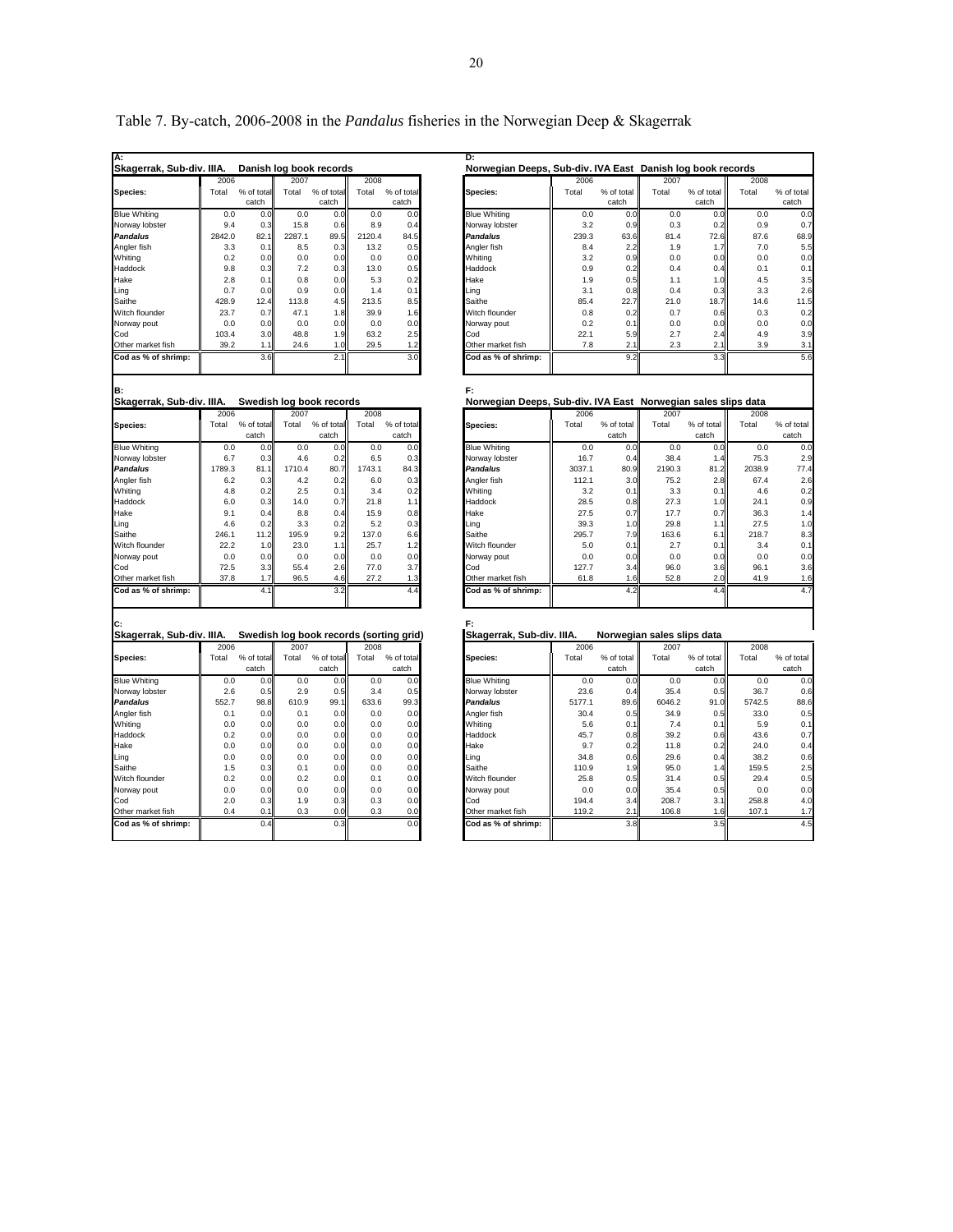| Year | Denmark          | Norway           | Sweden           | UK (Scotland)    | Total            |  |
|------|------------------|------------------|------------------|------------------|------------------|--|
| 1972 | 2204             |                  |                  | 187              |                  |  |
| 1973 | 157              |                  |                  | 320              |                  |  |
| 1974 | 282              |                  |                  | 716              |                  |  |
| 1975 | 1308             |                  |                  | 1833             |                  |  |
| 1976 | 1552             |                  | 1937             |                  | 3489             |  |
| 1977 | 425              | 112              | 1692             |                  | 2229             |  |
| 1978 | 890              | 81               | 2027             |                  | 2998             |  |
| 1979 | 565              | 44               | 268              |                  | 877              |  |
| 1980 | 1122             | 76               | 377              |                  | 1575             |  |
| 1981 | 685              | $\mathbf{1}$     | 347              |                  | 1033             |  |
| 1982 | 283              |                  |                  | 352              | 635              |  |
| 1983 | 5729             | $8\,$            |                  | 1827             | 7564             |  |
| 1984 | 4553             | 13               |                  | 25               | 4591             |  |
| 1985 | 4188             |                  |                  | 1341             | 5529             |  |
| 1986 | 3416             |                  |                  | 301              | 3717             |  |
| 1987 | 8620             |                  |                  | 686              | 9306             |  |
| 1988 | 1662             | $\overline{2}$   |                  | 84               | 1748             |  |
| 1989 | 2495             | 25               |                  | 547              | 3067             |  |
| 1990 | 1681             | $\mathfrak{Z}$   | $\overline{4}$   | 365              | 2053             |  |
| 1991 | 422              | 31               |                  | 53               | 506              |  |
| 1992 | 1448             |                  |                  | 116              | 1564             |  |
| 1993 | 1521             | 38               |                  | 509              | 2068             |  |
| 1994 | 1229             | $\boldsymbol{0}$ |                  | 35               | 1264             |  |
| 1995 | 4659             | 15               |                  | 1298             | 5972             |  |
| 1996 | 3858             | 32               |                  | 1893             | 5783             |  |
| 1997 | 3022             | 9                |                  | 365              | 3396             |  |
| 1998 | 2900             | $\mathfrak{Z}$   |                  | 1365             | 4268             |  |
| 1999 | 1005             | 9                |                  | 456              | 1470             |  |
| 2000 | 1482             |                  |                  | 378              | 1860             |  |
| 2001 | 1263             | 18               | 397              |                  | 1678             |  |
| 2002 | 1147             | 9                |                  | 70               |                  |  |
| 2003 | 999              | 8                | $\mathbf{1}$     | $\boldsymbol{0}$ | 1008             |  |
| 2004 | 23               | $\boldsymbol{0}$ | $\boldsymbol{0}$ | $\boldsymbol{0}$ | 23               |  |
| 2005 | 10               | $\boldsymbol{0}$ | $\boldsymbol{0}$ | $\boldsymbol{0}$ | 10               |  |
| 2006 | $\boldsymbol{0}$ | $\boldsymbol{0}$ | $\boldsymbol{0}$ | $\boldsymbol{0}$ | $\boldsymbol{0}$ |  |
| 2007 | $\boldsymbol{0}$ | $\boldsymbol{0}$ | $\boldsymbol{0}$ | $\boldsymbol{0}$ | $\boldsymbol{0}$ |  |
| 2008 | $\boldsymbol{0}$ | $\boldsymbol{0}$ | $\boldsymbol{0}$ | $\boldsymbol{0}$ | $\boldsymbol{0}$ |  |

Table 8. Landings in tonnes of *Pandalus borealis* from the Fladen Ground (Division IVa west) as estimated by the Working Group